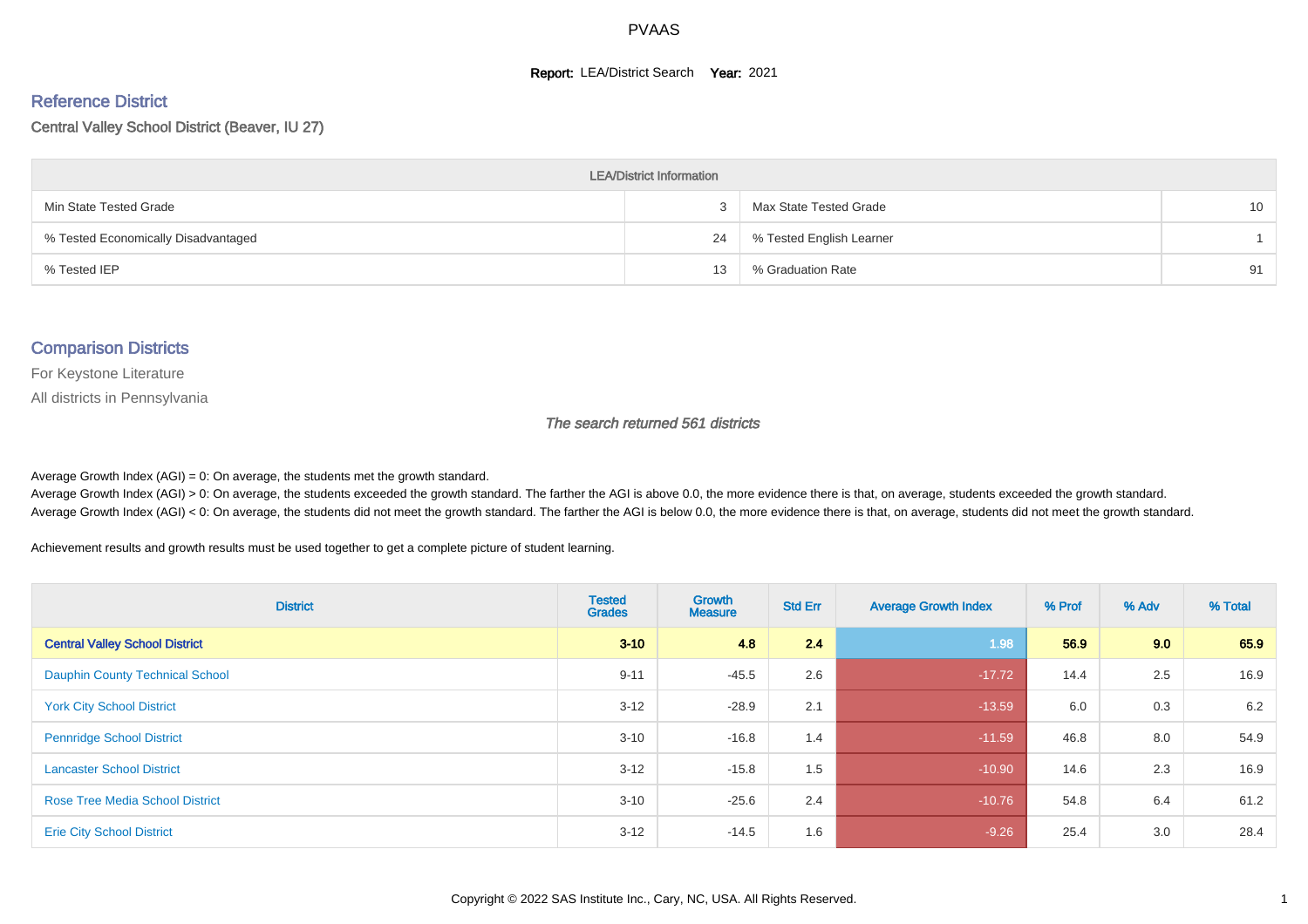| <b>District</b>                              | <b>Tested</b><br><b>Grades</b> | <b>Growth</b><br><b>Measure</b> | <b>Std Err</b> | <b>Average Growth Index</b> | % Prof | % Adv | % Total |
|----------------------------------------------|--------------------------------|---------------------------------|----------------|-----------------------------|--------|-------|---------|
| <b>Central Valley School District</b>        | $3 - 10$                       | 4.8                             | 2.4            | 1.98                        | 56.9   | 9.0   | 65.9    |
| <b>Shikellamy School District</b>            | $3 - 10$                       | $-22.3$                         | 2.5            | $-8.92$                     | 33.3   | 6.1   | 39.5    |
| <b>West Side CTC</b>                         | $9 - 10$                       | $-37.4$                         | 4.3            | $-8.64$                     | 8.8    | 0.0   | 8.8     |
| <b>Norristown Area School District</b>       | $3 - 12$                       | $-12.8$                         | 1.6            | $-7.98$                     | 23.5   | 2.3   | 25.7    |
| <b>Owen J Roberts School District</b>        | $3 - 11$                       | $-12.3$                         | 1.6            | $-7.61$                     | 57.0   | 11.9  | 69.0    |
| <b>Hatboro-Horsham School District</b>       | $3 - 11$                       | $-12.8$                         | 1.7            | $-7.47$                     | 45.6   | 7.2   | 52.8    |
| Philipsburg-Osceola Area School District     | $3 - 11$                       | $-24.8$                         | 3.3            | $-7.43$                     | 19.7   | 2.6   | 22.4    |
| <b>Chambersburg Area School District</b>     | $3 - 11$                       | $-9.5$                          | 1.3            | $-7.20$                     | 42.7   | 8.6   | 51.4    |
| <b>Northwestern School District</b>          | $3 - 11$                       | $-24.9$                         | 3.5            | $-7.13$                     | 42.6   | 2.9   | 45.6    |
| <b>Bristol Township School District</b>      | $3 - 11$                       | $-13.9$                         | 2.0            | $-7.05$                     | 31.0   | 3.7   | 34.7    |
| <b>Curwensville Area School District</b>     | $3 - 11$                       | $-27.9$                         | 4.1            | $-6.72$                     | 42.5   | 4.1   | 46.6    |
| Mifflinburg Area School District             | $3 - 11$                       | $-15.8$                         | 2.5            | $-6.30$                     | 42.4   | 4.0   | 46.4    |
| Lackawanna Trail School District             | $3 - 10$                       | $-21.7$                         | 3.5            | $-6.20$                     | 38.5   | 1.5   | 40.0    |
| <b>Lawrence County CTC</b>                   | $10 - 11$                      | $-21.7$                         | 3.6            | $-6.05$                     | 19.8   | 0.0   | 19.8    |
| <b>Ringgold School District</b>              | $3 - 11$                       | $-14.7$                         | 2.4            | $-6.04$                     | 41.5   | 7.9   | 49.4    |
| <b>Abington School District</b>              | $3 - 10$                       | $-11.5$                         | 1.9            | $-6.00$                     | 56.2   | 11.6  | 67.8    |
| <b>Springfield Township School District</b>  | $3 - 11$                       | $-18.9$                         | 3.2            | $-5.88$                     | 62.6   | 3.6   | 66.3    |
| <b>Solanco School District</b>               | $3 - 11$                       | $-11.0$                         | 2.0            | $-5.55$                     | 41.6   | 4.5   | 46.1    |
| <b>Exeter Township School District</b>       | $3 - 11$                       | $-10.4$                         | 1.9            | $-5.44$                     | 50.6   | 2.7   | 53.3    |
| <b>Southern Fulton School District</b>       | $3 - 11$                       | $-23.7$                         | 4.4            | $-5.37$                     | 34.2   | 10.5  | 44.7    |
| <b>Mastery Charter School - Gratz Campus</b> | $7 - 10$                       | $-23.9$                         | 4.5            | $-5.29$                     | 2.9    | 0.0   | 2.9     |
| <b>Plum Borough School District</b>          | $3 - 11$                       | $-11.3$                         | 2.2            | $-5.19$                     | 51.1   | 9.0   | 60.1    |
| <b>Titusville Area School District</b>       | $3 - 11$                       | $-13.2$                         | 2.6            | $-4.99$                     | 43.2   | 4.8   | 48.0    |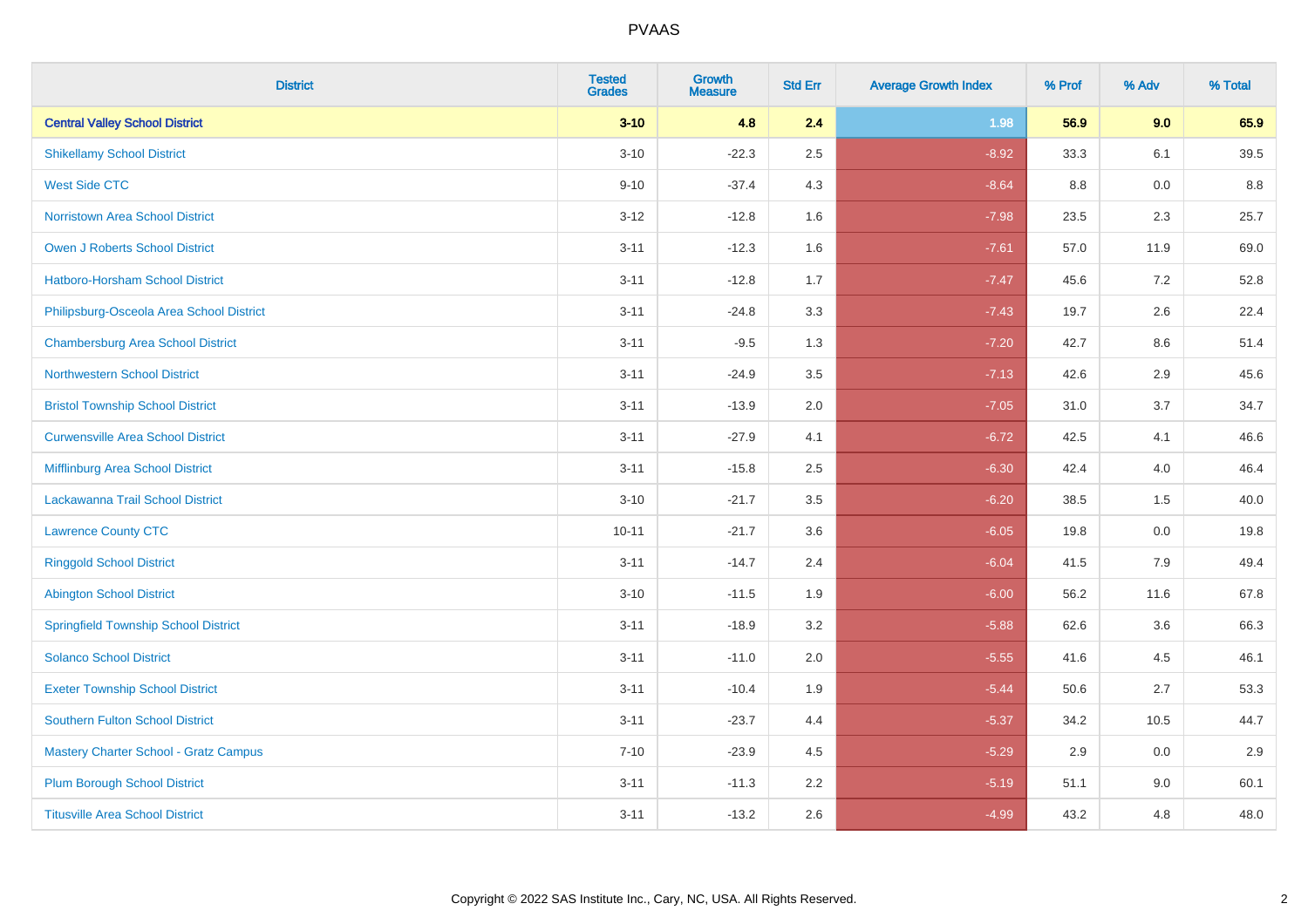| <b>District</b>                                | <b>Tested</b><br><b>Grades</b> | <b>Growth</b><br><b>Measure</b> | <b>Std Err</b> | <b>Average Growth Index</b> | % Prof | % Adv   | % Total |
|------------------------------------------------|--------------------------------|---------------------------------|----------------|-----------------------------|--------|---------|---------|
| <b>Central Valley School District</b>          | $3 - 10$                       | 4.8                             | 2.4            | 1.98                        | 56.9   | 9.0     | 65.9    |
| Southern Columbia Area School District         | $3 - 11$                       | $-14.6$                         | 3.0            | $-4.92$                     | 55.0   | 4.0     | 59.0    |
| Schuylkill Haven Area School District          | $3 - 11$                       | $-15.3$                         | 3.1            | $-4.87$                     | 49.7   | 2.4     | 52.1    |
| <b>Bucks County Technical High School</b>      | $9 - 10$                       | $-12.0$                         | 2.5            | $-4.84$                     | 35.9   | $3.2\,$ | 39.2    |
| <b>Tacony Academy Charter School</b>           | $3 - 11$                       | $-14.7$                         | 3.0            | $-4.82$                     | 22.4   | 1.8     | 24.1    |
| <b>Tulpehocken Area School District</b>        | $3 - 12$                       | $-13.7$                         | 2.8            | $-4.81$                     | 36.7   | 2.8     | 39.4    |
| <b>Frazier School District</b>                 | $3 - 11$                       | $-17.2$                         | 3.7            | $-4.70$                     | 37.1   | 1.6     | 38.7    |
| <b>Riverside Beaver County School District</b> | $3 - 11$                       | $-14.0$                         | 3.0            | $-4.64$                     | 49.4   | 8.8     | 58.2    |
| <b>Penns Manor Area School District</b>        | $3 - 12$                       | $-17.0$                         | 3.7            | $-4.52$                     | 29.7   | 3.1     | 32.8    |
| <b>Annville-Cleona School District</b>         | $3 - 12$                       | $-12.1$                         | 2.7            | $-4.46$                     | 34.9   | 7.8     | 42.6    |
| Lampeter-Strasburg School District             | $3 - 12$                       | $-8.6$                          | 2.0            | $-4.33$                     | 55.1   | 9.8     | 64.8    |
| <b>Butler Area School District</b>             | $3 - 11$                       | $-6.5$                          | 1.5            | $-4.26$                     | 42.5   | 9.4     | 51.9    |
| Southern Tioga School District                 | $3 - 11$                       | $-11.5$                         | 2.7            | $-4.25$                     | 47.8   | 6.4     | 54.3    |
| <b>South Park School District</b>              | $3 - 11$                       | $-11.3$                         | 2.7            | $-4.23$                     | 53.5   | 13.7    | 67.3    |
| <b>West Mifflin Area School District</b>       | $3 - 12$                       | $-12.3$                         | 2.9            | $-4.22$                     | 39.7   | 10.3    | 50.0    |
| <b>Columbia-Montour AVTS</b>                   | $9 - 10$                       | $-12.5$                         | 3.0            | $-4.16$                     | 22.3   | 0.6     | 22.9    |
| Jefferson County-Dubois AVTS                   | $9 - 11$                       | $-16.2$                         | 3.9            | $-4.16$                     | 23.0   | 0.0     | 23.0    |
| <b>Wellsboro Area School District</b>          | $3 - 11$                       | $-12.4$                         | 3.0            | $-4.11$                     | 49.2   | 11.9    | 61.1    |
| <b>Avonworth School District</b>               | $3 - 10$                       | $-12.6$                         | 3.1            | $-4.01$                     | 59.8   | 4.6     | 64.4    |
| <b>Big Spring School District</b>              | $3 - 11$                       | $-9.8$                          | 2.4            | $-4.00$                     | 38.6   | 8.9     | 47.5    |
| Catasauqua Area School District                | $3-12$                         | $-12.1$                         | 3.0            | $-4.00$                     | 36.8   | 7.6     | 44.3    |
| Southern Huntingdon County School District     | $3 - 11$                       | $-12.9$                         | 3.2            | $-3.98$                     | 32.5   | 2.5     | 35.0    |
| <b>Minersville Area School District</b>        | $3 - 11$                       | $-14.4$                         | 3.7            | $-3.90$                     | 39.3   | 3.3     | 42.6    |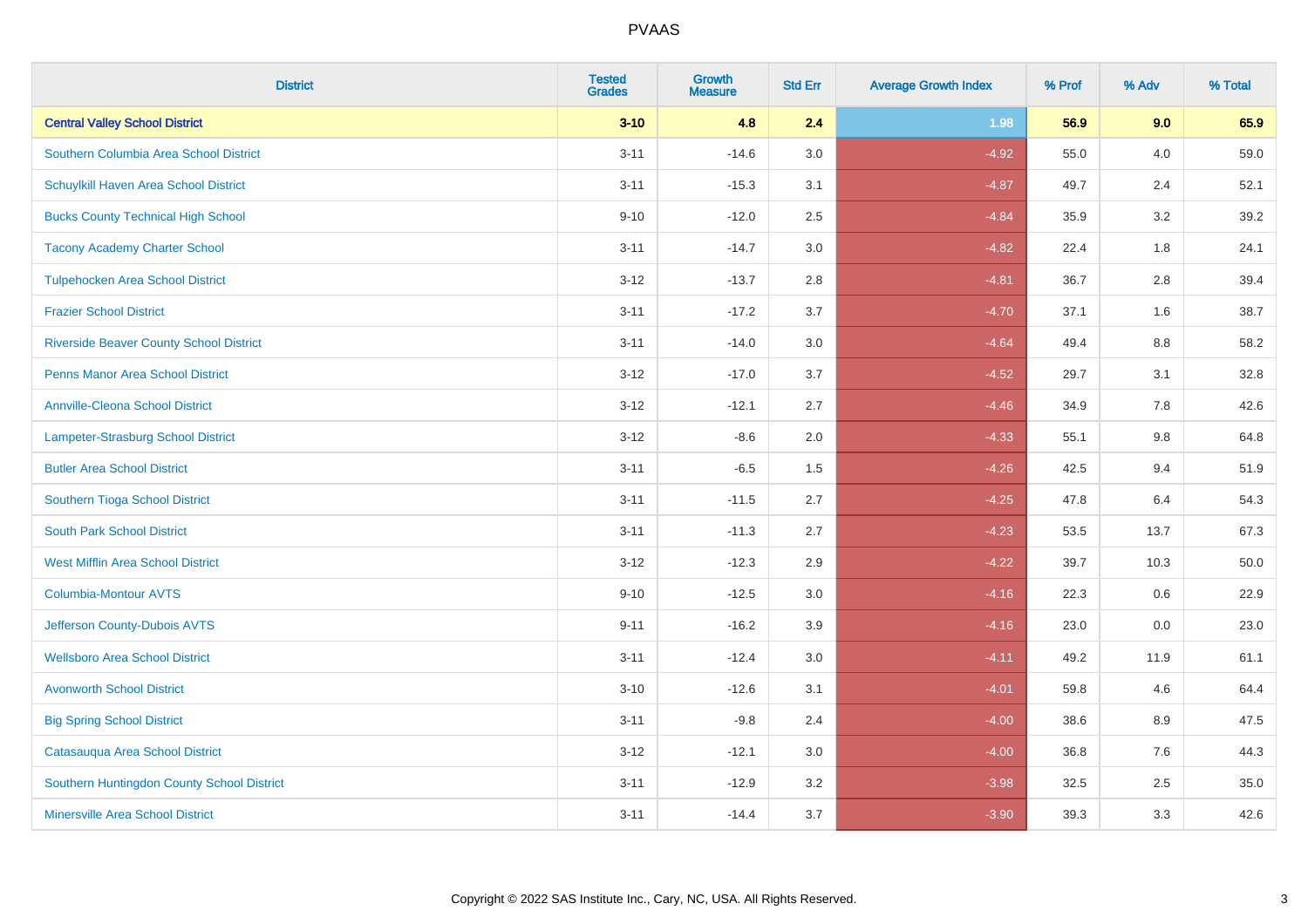| <b>District</b>                               | <b>Tested</b><br><b>Grades</b> | <b>Growth</b><br><b>Measure</b> | <b>Std Err</b> | <b>Average Growth Index</b> | % Prof | % Adv | % Total |
|-----------------------------------------------|--------------------------------|---------------------------------|----------------|-----------------------------|--------|-------|---------|
| <b>Central Valley School District</b>         | $3 - 10$                       | 4.8                             | 2.4            | 1.98                        | 56.9   | 9.0   | 65.9    |
| <b>Bradford Area School District</b>          | $3 - 12$                       | $-9.3$                          | 2.4            | $-3.87$                     | 45.8   | 8.3   | 54.2    |
| <b>Marion Center Area School District</b>     | $3 - 10$                       | $-12.0$                         | 3.1            | $-3.87$                     | 33.7   | 1.1   | 34.8    |
| Northern Lehigh School District               | $3 - 12$                       | $-10.4$                         | 2.7            | $-3.82$                     | 28.0   | 9.3   | 37.3    |
| Propel Charter School - Braddock Hills        | $3 - 11$                       | $-13.6$                         | 3.6            | $-3.81$                     | 9.7    | 1.6   | 11.3    |
| Johnsonburg Area School District              | $3 - 11$                       | $-14.1$                         | 3.9            | $-3.62$                     | 54.0   | 4.6   | 58.6    |
| <b>Berwick Area School District</b>           | $3 - 11$                       | $-9.3$                          | 2.6            | $-3.59$                     | 42.1   | 5.5   | 47.6    |
| <b>Ridgway Area School District</b>           | $3 - 11$                       | $-14.5$                         | 4.1            | $-3.56$                     | 49.0   | 9.8   | 58.8    |
| <b>Clearfield Area School District</b>        | $3 - 10$                       | $-9.4$                          | 2.6            | $-3.56$                     | 43.0   | 3.1   | 46.1    |
| Moniteau School District                      | $3 - 11$                       | $-11.8$                         | 3.3            | $-3.56$                     | 50.0   | 6.3   | 56.3    |
| <b>Milton Area School District</b>            | $3 - 11$                       | $-8.7$                          | 2.5            | $-3.52$                     | 45.4   | 6.9   | 52.3    |
| <b>Penn-Delco School District</b>             | $3 - 11$                       | $-6.8$                          | 1.9            | $-3.51$                     | 46.6   | 3.2   | 49.8    |
| <b>Williamsburg Community School District</b> | $3 - 11$                       | $-14.3$                         | 4.1            | $-3.48$                     | 28.3   | 0.0   | 28.3    |
| <b>Interboro School District</b>              | $3 - 12$                       | $-7.3$                          | 2.1            | $-3.43$                     | 46.6   | 4.8   | 51.4    |
| <b>Elizabeth Forward School District</b>      | $3 - 11$                       | $-8.4$                          | 2.4            | $-3.41$                     | 51.7   | 4.0   | 55.7    |
| <b>Steelton-Highspire School District</b>     | $3 - 11$                       | $-11.8$                         | 3.5            | $-3.40$                     | 14.5   | 0.0   | 14.5    |
| <b>Neshannock Township School District</b>    | $3 - 10$                       | $-9.7$                          | 2.9            | $-3.34$                     | 62.4   | 5.6   | 67.9    |
| Maritime Academy Charter School               | $3 - 10$                       | $-11.4$                         | 3.5            | $-3.29$                     | 15.2   | 0.0   | 15.2    |
| <b>Tamaqua Area School District</b>           | $3 - 12$                       | $-8.2$                          | 2.5            | $-3.24$                     | 44.5   | 1.9   | 46.4    |
| <b>Waynesboro Area School District</b>        | $3 - 12$                       | $-6.1$                          | 1.9            | $-3.20$                     | 50.0   | 6.8   | 56.8    |
| <b>Boyertown Area School District</b>         | $3 - 11$                       | $-4.7$                          | 1.5            | $-3.17$                     | 55.2   | 11.3  | 66.5    |
| <b>Wallenpaupack Area School District</b>     | $3 - 11$                       | $-7.1$                          | 2.3            | $-3.09$                     | 40.8   | 2.4   | 43.1    |
| <b>Dubois Area School District</b>            | $3 - 11$                       | $-6.2$                          | 2.0            | $-3.07$                     | 50.9   | 13.4  | 64.3    |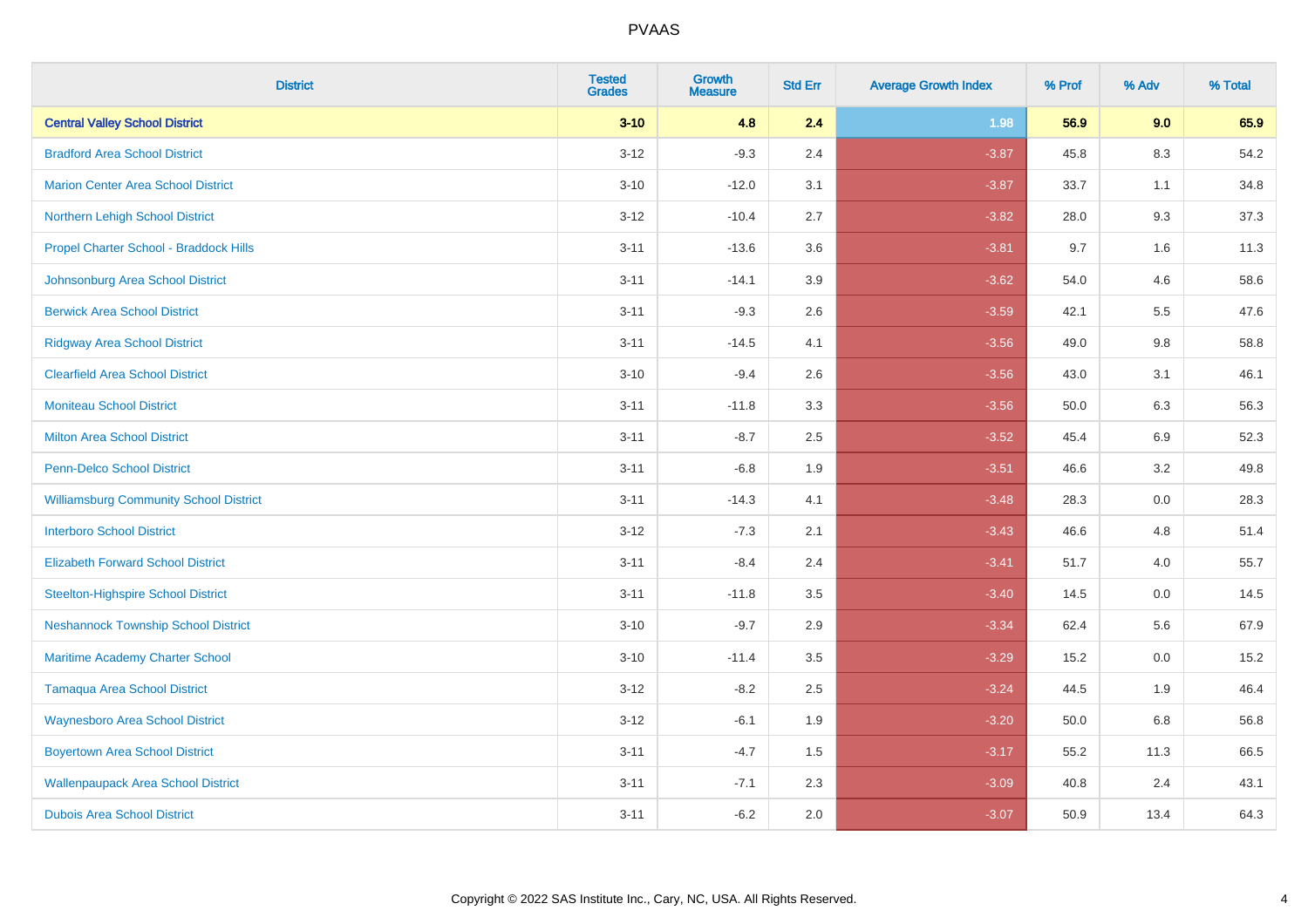| <b>District</b>                              | <b>Tested</b><br><b>Grades</b> | <b>Growth</b><br><b>Measure</b> | <b>Std Err</b> | <b>Average Growth Index</b> | % Prof | % Adv   | % Total |
|----------------------------------------------|--------------------------------|---------------------------------|----------------|-----------------------------|--------|---------|---------|
| <b>Central Valley School District</b>        | $3 - 10$                       | 4.8                             | 2.4            | 1.98                        | 56.9   | 9.0     | 65.9    |
| <b>Palisades School District</b>             | $3 - 11$                       | $-8.7$                          | 2.8            | $-3.06$                     | 53.8   | $6.7\,$ | 60.5    |
| <b>Pittsburgh School District</b>            | $3 - 11$                       | $-3.3$                          | 1.1            | $-3.04$                     | 33.9   | 8.2     | 42.1    |
| Philadelphia Academy Charter School          | $3 - 11$                       | $-8.9$                          | 2.9            | $-3.04$                     | 50.5   | 2.9     | 53.4    |
| <b>North East School District</b>            | $3 - 11$                       | $-9.3$                          | 3.1            | $-3.02$                     | 62.6   | 14.4    | 77.0    |
| <b>Penn Hills School District</b>            | $3 - 11$                       | $-7.6$                          | 2.6            | $-2.94$                     | 33.1   | 0.7     | 33.8    |
| <b>Conneaut School District</b>              | $3 - 12$                       | $-7.5$                          | 2.6            | $-2.91$                     | 38.4   | 7.4     | 45.8    |
| <b>Easton Area School District</b>           | $3-12$                         | $-4.1$                          | 1.4            | $-2.91$                     | 39.9   | 4.0     | 43.9    |
| Rochester Area School District               | $3 - 11$                       | $-13.2$                         | 4.6            | $-2.89$                     | 19.5   | 1.3     | 20.8    |
| <b>Union City Area School District</b>       | $3 - 12$                       | $-10.2$                         | 3.6            | $-2.87$                     | 42.9   | 3.2     | 46.0    |
| <b>Northern Potter School District</b>       | $3-12$                         | $-13.1$                         | 4.6            | $-2.84$                     | 37.5   | 0.0     | 37.5    |
| <b>Propel Charter School-Homestead</b>       | $3 - 11$                       | $-11.7$                         | 4.1            | $-2.84$                     | 15.9   | 0.0     | 15.9    |
| Nazareth Area School District                | $3 - 11$                       | $-4.7$                          | 1.7            | $-2.82$                     | 59.2   | 9.9     | 69.0    |
| <b>Carlisle Area School District</b>         | $3 - 11$                       | $-5.3$                          | 1.9            | $-2.81$                     | 54.0   | 6.3     | 60.3    |
| <b>Carmichaels Area School District</b>      | $3 - 10$                       | $-9.3$                          | 3.3            | $-2.81$                     | 35.1   | 1.4     | 36.5    |
| <b>Redbank Valley School District</b>        | $3 - 11$                       | $-9.5$                          | 3.4            | $-2.77$                     | 31.5   | 4.9     | 36.4    |
| <b>Highlands School District</b>             | $3 - 11$                       | $-7.4$                          | 2.7            | $-2.76$                     | 44.4   | 3.7     | 48.2    |
| <b>Forest Hills School District</b>          | $3 - 11$                       | $-7.3$                          | 2.7            | $-2.74$                     | 41.1   | 13.7    | 54.8    |
| <b>Trinity Area School District</b>          | $3 - 11$                       | $-5.4$                          | 2.0            | $-2.71$                     | 48.3   | 11.8    | 60.1    |
| <b>Propel Charter School-Montour</b>         | $3 - 10$                       | $-10.7$                         | 3.9            | $-2.71$                     | 13.7   | 0.0     | 13.7    |
| South Allegheny School District              | $3 - 11$                       | $-8.8$                          | 3.2            | $-2.70$                     | 40.5   | 0.0     | 40.5    |
| <b>Quakertown Community School District</b>  | $3-12$                         | $-4.4$                          | 1.6            | $-2.70$                     | 56.5   | 10.0    | 66.6    |
| <b>Blairsville-Saltsburg School District</b> | $3 - 11$                       | $-8.0$                          | 3.0            | $-2.68$                     | 37.3   | 7.0     | 44.3    |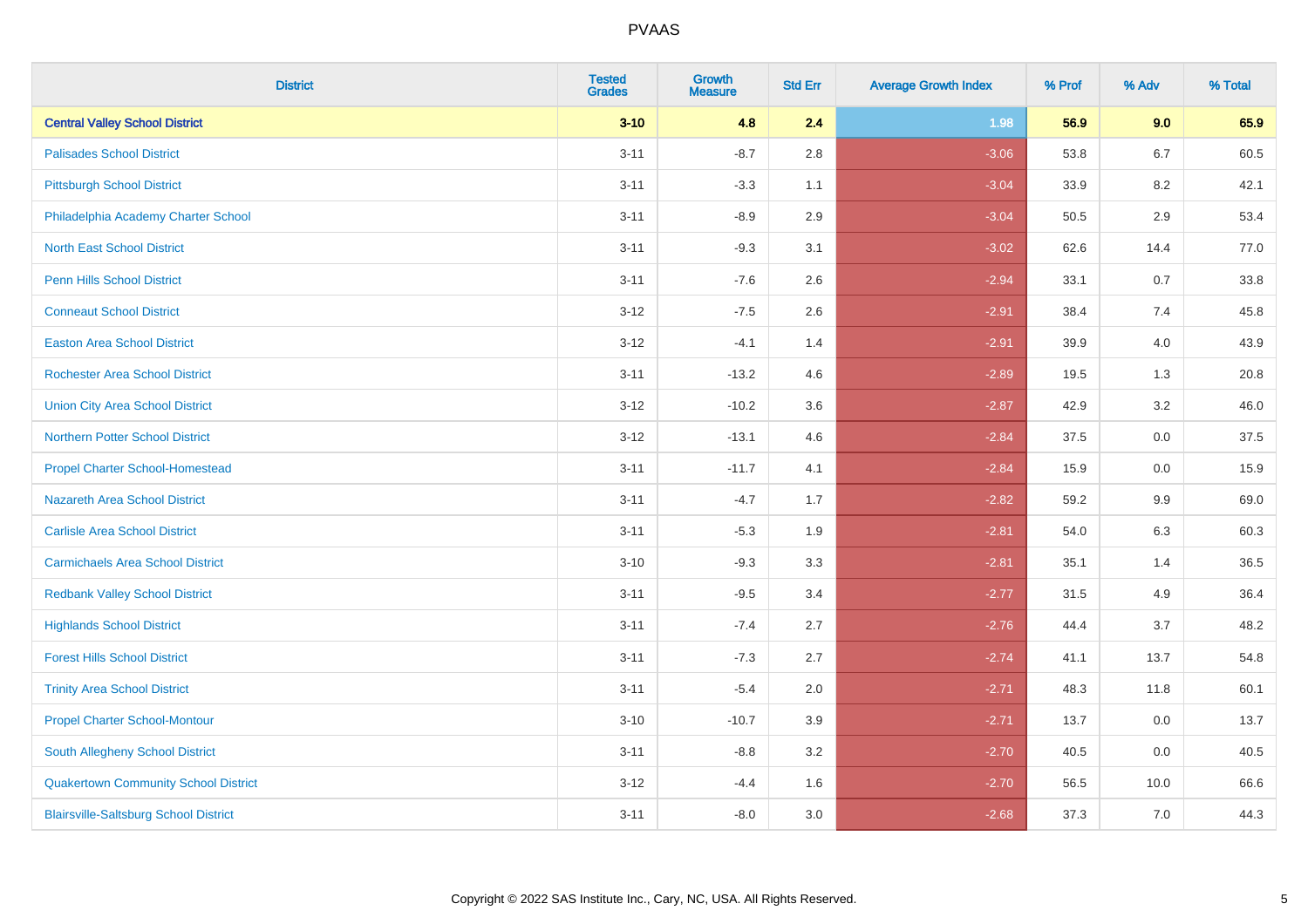| <b>District</b>                               | <b>Tested</b><br><b>Grades</b> | <b>Growth</b><br><b>Measure</b> | <b>Std Err</b> | <b>Average Growth Index</b> | % Prof | % Adv   | % Total |
|-----------------------------------------------|--------------------------------|---------------------------------|----------------|-----------------------------|--------|---------|---------|
| <b>Central Valley School District</b>         | $3 - 10$                       | 4.8                             | 2.4            | 1.98                        | 56.9   | 9.0     | 65.9    |
| <b>Harbor Creek School District</b>           | $3 - 11$                       | $-7.1$                          | 2.7            | $-2.67$                     | 48.8   | 15.2    | 64.0    |
| <b>Pine Grove Area School District</b>        | $3 - 11$                       | $-7.7$                          | 2.9            | $-2.66$                     | 42.3   | 7.7     | 50.0    |
| <b>New Castle Area School District</b>        | $3 - 12$                       | $-6.4$                          | 2.4            | $-2.66$                     | 32.5   | $4.3$   | 36.8    |
| Northern Tioga School District                | $3 - 12$                       | $-7.5$                          | 2.8            | $-2.64$                     | 54.0   | 1.2     | 55.2    |
| <b>Dunmore School District</b>                | $3 - 11$                       | $-7.7$                          | 2.9            | $-2.62$                     | 34.0   | 7.2     | 41.2    |
| <b>Coatesville Area School District</b>       | $3 - 11$                       | $-4.4$                          | 1.7            | $-2.62$                     | 36.3   | $4.2\,$ | 40.5    |
| <b>Northwest Area School District</b>         | $3 - 10$                       | $-10.0$                         | 3.8            | $-2.59$                     | 34.6   | 7.3     | 41.8    |
| <b>Blue Mountain School District</b>          | $3 - 10$                       | $-5.8$                          | 2.3            | $-2.56$                     | 46.6   | 8.5     | 55.1    |
| <b>Slippery Rock Area School District</b>     | $3 - 11$                       | $-6.3$                          | 2.5            | $-2.51$                     | 56.2   | $9.5\,$ | 65.7    |
| <b>North Star School District</b>             | $3 - 11$                       | $-8.7$                          | 3.5            | $-2.51$                     | 47.8   | 6.0     | 53.7    |
| Mahanoy Area School District                  | $3 - 10$                       | $-9.0$                          | 3.6            | $-2.49$                     | 26.2   | 1.6     | 27.9    |
| <b>Keystone Central School District</b>       | $3 - 11$                       | $-5.1$                          | 2.0            | $-2.46$                     | 44.7   | 4.6     | 49.4    |
| <b>Sugar Valley Rural Charter School</b>      | $3 - 11$                       | $-11.0$                         | 4.5            | $-2.46$                     | 14.9   | $0.0\,$ | 14.9    |
| <b>Mohawk Area School District</b>            | $3 - 11$                       | $-7.5$                          | 3.1            | $-2.45$                     | 49.4   | 11.0    | 60.4    |
| <b>Innovative Arts Academy Charter School</b> | $6 - 11$                       | $-9.1$                          | 3.7            | $-2.44$                     | 9.5    | 0.0     | 9.5     |
| <b>Yough School District</b>                  | $3 - 10$                       | $-6.6$                          | 2.7            | $-2.43$                     | 50.8   | 4.0     | 54.8    |
| <b>Chartiers-Houston School District</b>      | $3 - 10$                       | $-8.6$                          | 3.5            | $-2.41$                     | 59.7   | 4.5     | 64.2    |
| <b>Farrell Area School District</b>           | $3 - 11$                       | $-10.4$                         | 4.3            | $-2.41$                     | 19.0   | 0.0     | 19.0    |
| <b>Universal Audenried Charter School</b>     | $9 - 11$                       | $-5.8$                          | 2.4            | $-2.40$                     | 14.6   | 0.0     | 14.6    |
| <b>Freedom Area School District</b>           | $3 - 11$                       | $-7.1$                          | 3.0            | $-2.37$                     | 43.8   | 4.2     | 47.9    |
| Jefferson-Morgan School District              | $3 - 10$                       | $-9.9$                          | 4.2            | $-2.35$                     | 43.8   | 4.2     | 47.9    |
| La Academia Partnership Charter School        | $6 - 11$                       | $-11.0$                         | 4.7            | $-2.34$                     | 6.8    | 0.0     | 6.8     |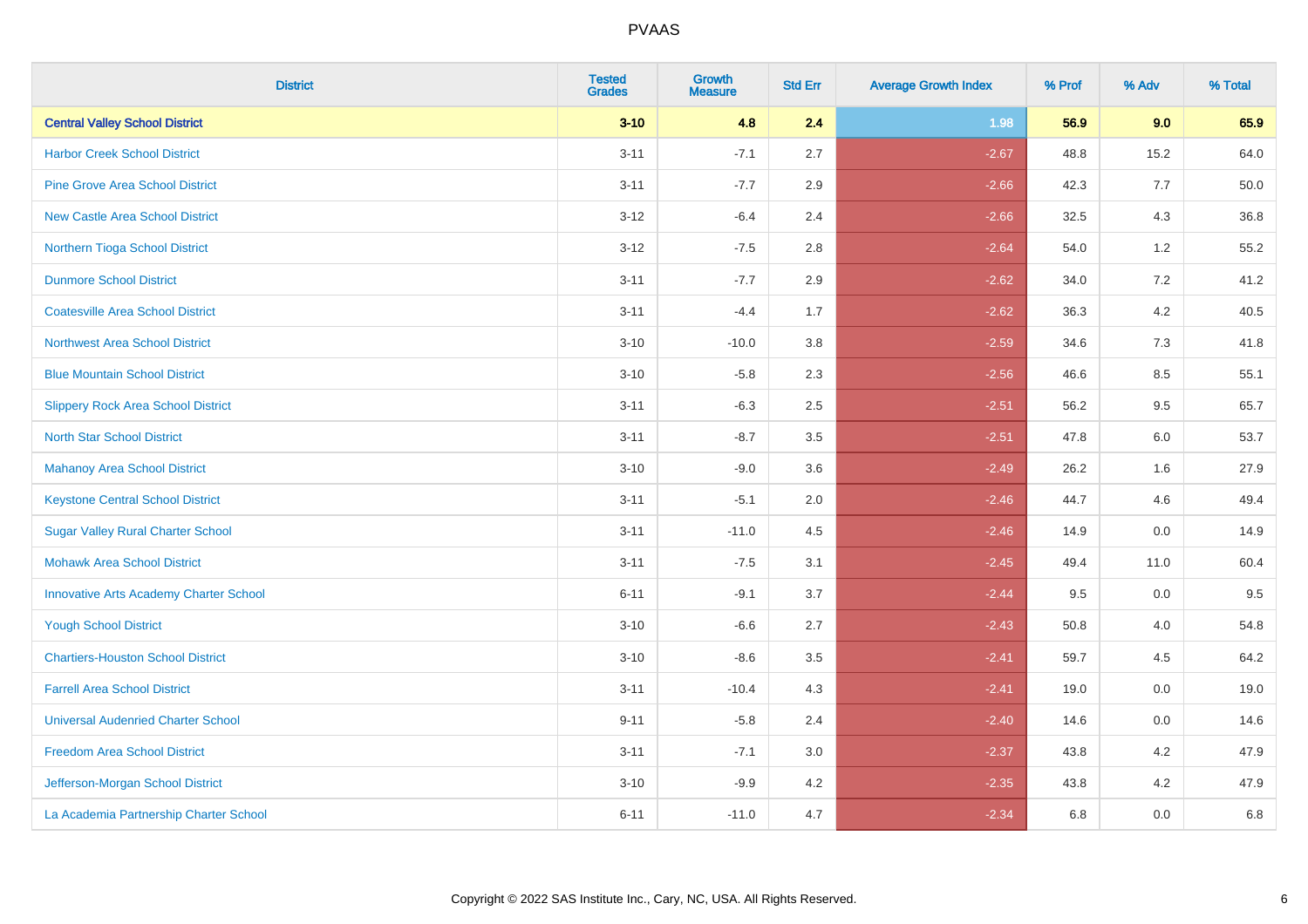| <b>District</b>                                   | <b>Tested</b><br><b>Grades</b> | <b>Growth</b><br><b>Measure</b> | <b>Std Err</b> | <b>Average Growth Index</b> | % Prof | % Adv   | % Total |
|---------------------------------------------------|--------------------------------|---------------------------------|----------------|-----------------------------|--------|---------|---------|
| <b>Central Valley School District</b>             | $3 - 10$                       | 4.8                             | 2.4            | 1.98                        | 56.9   | 9.0     | 65.9    |
| <b>Southmoreland School District</b>              | $3 - 11$                       | $-8.3$                          | 3.6            | $-2.32$                     | 56.8   | 7.2     | 64.0    |
| <b>Upper Moreland Township School District</b>    | $3 - 11$                       | $-5.0$                          | 2.2            | $-2.31$                     | 57.9   | 4.0     | 61.9    |
| South Williamsport Area School District           | $3 - 10$                       | $-5.7$                          | 2.5            | $-2.30$                     | 45.5   | 4.5     | 50.0    |
| Salisbury-Elk Lick School District                | $3 - 11$                       | $-13.5$                         | 5.9            | $-2.30$                     | 27.8   | 0.0     | 27.8    |
| <b>Indiana Area School District</b>               | $3 - 11$                       | $-5.3$                          | 2.3            | $-2.28$                     | 47.6   | 18.4    | 66.1    |
| <b>Oxford Area School District</b>                | $3 - 11$                       | $-4.3$                          | 1.9            | $-2.26$                     | 41.3   | $8.0\,$ | 49.3    |
| <b>Juniata County School District</b>             | $3 - 12$                       | $-4.9$                          | 2.1            | $-2.26$                     | 38.5   | 2.9     | 41.4    |
| Portage Area School District                      | $3 - 10$                       | $-8.1$                          | 3.6            | $-2.26$                     | 40.6   | 9.4     | 50.0    |
| <b>Windber Area School District</b>               | $3 - 11$                       | $-7.2$                          | 3.2            | $-2.24$                     | 55.4   | 7.2     | 62.6    |
| <b>East Lycoming School District</b>              | $3 - 11$                       | $-6.0$                          | 2.7            | $-2.24$                     | 48.3   | 4.2     | 52.5    |
| <b>York Co School Of Technology</b>               | $9 - 12$                       | $-3.8$                          | 1.7            | $-2.22$                     | 39.1   | 5.6     | 44.7    |
| <b>Muncy School District</b>                      | $3 - 11$                       | $-8.1$                          | 3.7            | $-2.21$                     | 42.0   | 3.8     | 45.8    |
| <b>West Middlesex Area School District</b>        | $3 - 10$                       | $-8.4$                          | 3.8            | $-2.21$                     | 34.9   | 2.8     | 37.6    |
| Jim Thorpe Area School District                   | $3 - 11$                       | $-5.8$                          | 2.7            | $-2.19$                     | 33.3   | 7.4     | 40.7    |
| <b>Keystone Education Center Charter School</b>   | $3 - 12$                       | $-12.9$                         | 5.9            | $-2.19$                     | 28.0   | 0.0     | 28.0    |
| <b>Perkiomen Valley School District</b>           | $3 - 11$                       | $-3.5$                          | 1.6            | $-2.18$                     | 53.8   | 13.4    | 67.2    |
| <b>Benton Area School District</b>                | $3 - 10$                       | $-9.7$                          | 4.5            | $-2.18$                     | 43.2   | 5.4     | 48.6    |
| Susquehanna Township School District              | $3 - 12$                       | $-5.8$                          | 2.7            | $-2.17$                     | 36.0   | 5.6     | 41.6    |
| <b>Crawford Central School District</b>           | $3 - 11$                       | $-4.7$                          | 2.2            | $-2.15$                     | 40.6   | 10.5    | 51.1    |
| <b>Aliquippa School District</b>                  | $3 - 11$                       | $-9.0$                          | 4.2            | $-2.14$                     | 11.0   | 0.0     | 11.0    |
| <b>Williams Valley School District</b>            | $3 - 11$                       | $-7.3$                          | 3.4            | $-2.13$                     | 23.2   | 0.0     | 23.2    |
| <b>Executive Education Academy Charter School</b> | $3 - 10$                       | $-6.5$                          | 3.1            | $-2.08$                     | 23.7   | 2.2     | 25.8    |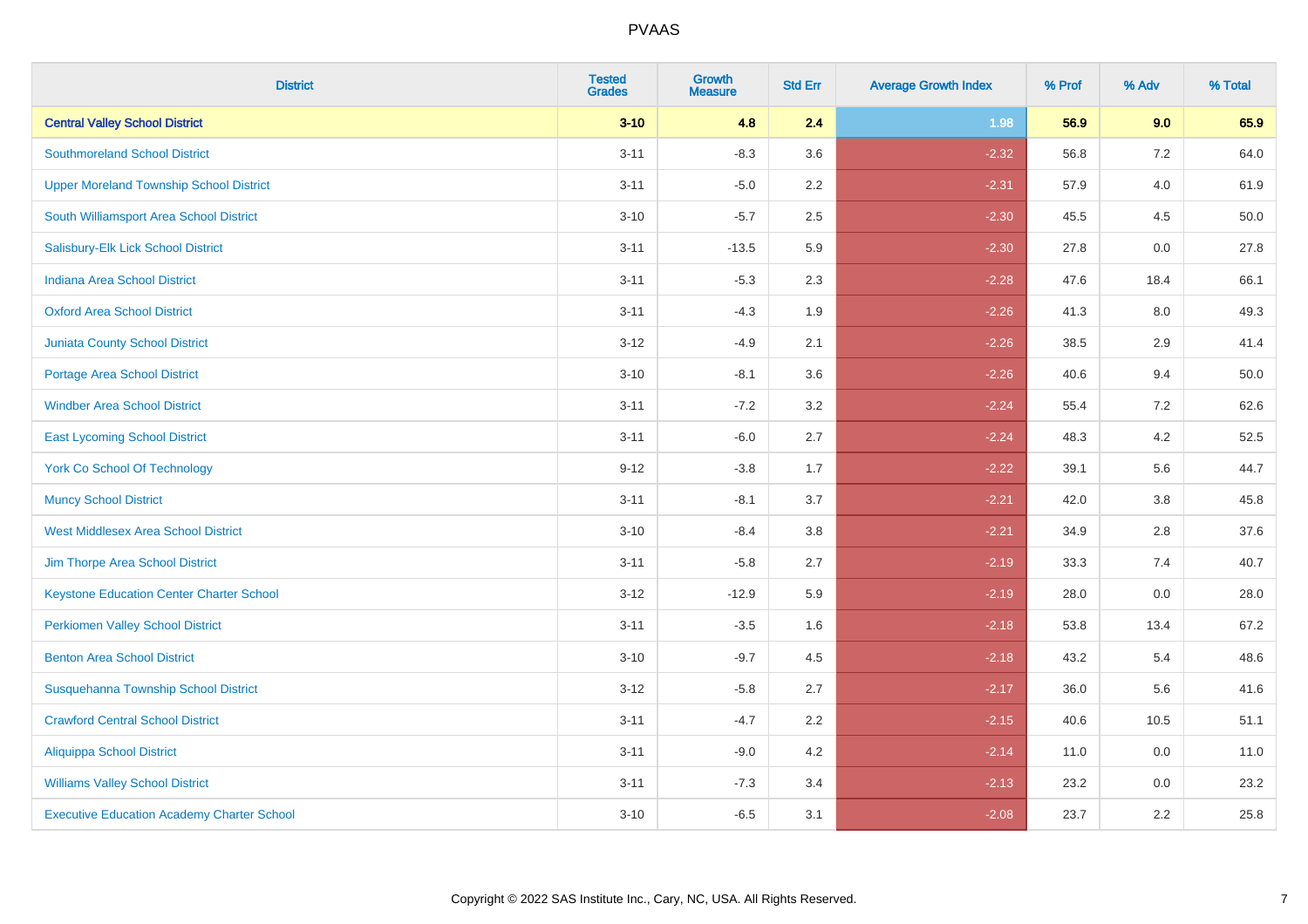| <b>District</b>                                | <b>Tested</b><br><b>Grades</b> | <b>Growth</b><br><b>Measure</b> | <b>Std Err</b> | <b>Average Growth Index</b> | % Prof | % Adv   | % Total |
|------------------------------------------------|--------------------------------|---------------------------------|----------------|-----------------------------|--------|---------|---------|
| <b>Central Valley School District</b>          | $3 - 10$                       | 4.8                             | 2.4            | 1.98                        | 56.9   | 9.0     | 65.9    |
| <b>Middletown Area School District</b>         | $3 - 11$                       | $-5.3$                          | 2.6            | $-2.05$                     | 46.4   | 5.3     | 51.7    |
| Karns City Area School District                | $3 - 11$                       | $-6.0$                          | 2.9            | $-2.03$                     | 53.1   | 8.3     | 61.5    |
| <b>Corry Area School District</b>              | $3 - 11$                       | $-5.3$                          | 2.6            | $-2.03$                     | 38.5   | $6.0\,$ | 44.5    |
| <b>California Area School District</b>         | $3 - 10$                       | $-7.3$                          | 3.6            | $-2.02$                     | 42.6   | 9.8     | 52.5    |
| <b>Moshannon Valley School District</b>        | $3 - 10$                       | $-7.0$                          | 3.4            | $-2.01$                     | 48.5   | 0.0     | 48.5    |
| The New Academy Charter School                 | $8 - 11$                       | $-10.4$                         | 5.2            | $-2.00$                     | 0.0    | 0.0     | 0.0     |
| <b>Upper Dauphin Area School District</b>      | $3 - 11$                       | $-6.3$                          | 3.2            | $-1.98$                     | 37.4   | 4.8     | 42.2    |
| <b>Mount Union Area School District</b>        | $3 - 10$                       | $-6.1$                          | 3.1            | $-1.97$                     | 32.2   | 3.4     | 35.6    |
| <b>Forest City Regional School District</b>    | $3 - 12$                       | $-6.0$                          | 3.0            | $-1.96$                     | 44.1   | 0.0     | 44.1    |
| <b>Bermudian Springs School District</b>       | $3 - 11$                       | $-5.5$                          | 2.9            | $-1.94$                     | 56.4   | 6.8     | 63.2    |
| <b>Somerset Area School District</b>           | $3 - 11$                       | $-4.4$                          | 2.3            | $-1.93$                     | 44.4   | 14.9    | 59.3    |
| Mount Pleasant Area School District            | $3 - 11$                       | $-5.0$                          | 2.6            | $-1.93$                     | 52.6   | $0.0\,$ | 52.6    |
| <b>Gettysburg Area School District</b>         | $3 - 11$                       | $-4.0$                          | 2.1            | $-1.89$                     | 45.3   | 14.0    | 59.3    |
| <b>Greensburg Salem School District</b>        | $3 - 11$                       | $-4.4$                          | 2.4            | $-1.88$                     | 47.6   | 4.9     | 52.4    |
| <b>East Allegheny School District</b>          | $3 - 11$                       | $-6.3$                          | 3.3            | $-1.87$                     | 31.9   | 9.7     | 41.7    |
| <b>Western Beaver County School District</b>   | $3 - 11$                       | $-7.8$                          | 4.2            | $-1.87$                     | 56.5   | 6.5     | 63.0    |
| <b>Central Columbia School District</b>        | $3 - 12$                       | $-4.8$                          | 2.6            | $-1.86$                     | 53.7   | 14.8    | 68.5    |
| <b>Kiski Area School District</b>              | $3 - 11$                       | $-3.7$                          | 2.0            | $-1.86$                     | 57.4   | 10.4    | 67.8    |
| <b>Brownsville Area School District</b>        | $3 - 12$                       | $-7.2$                          | 3.9            | $-1.83$                     | 34.4   | 6.1     | 40.5    |
| <b>Montrose Area School District</b>           | $3 - 10$                       | $-5.5$                          | 3.0            | $-1.82$                     | 46.7   | 5.4     | 52.2    |
| <b>Brandywine Heights Area School District</b> | $3 - 11$                       | $-4.9$                          | 2.7            | $-1.81$                     | 49.2   | 8.2     | 57.4    |
| <b>Pequea Valley School District</b>           | $3 - 11$                       | $-5.8$                          | 3.2            | $-1.80$                     | 39.8   | 9.1     | 48.9    |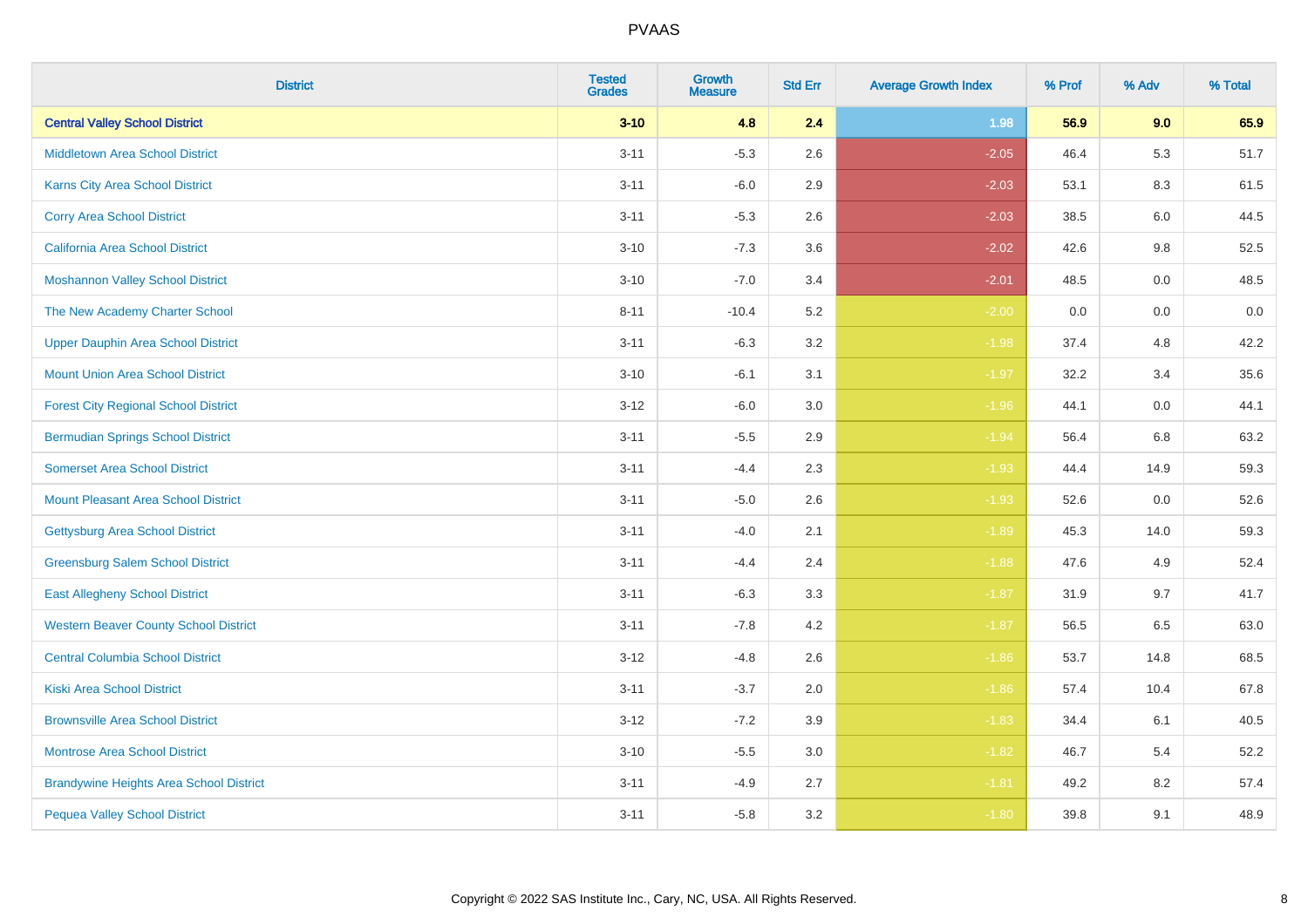| <b>District</b>                                                       | <b>Tested</b><br><b>Grades</b> | <b>Growth</b><br><b>Measure</b> | <b>Std Err</b> | <b>Average Growth Index</b> | % Prof | % Adv   | % Total |
|-----------------------------------------------------------------------|--------------------------------|---------------------------------|----------------|-----------------------------|--------|---------|---------|
| <b>Central Valley School District</b>                                 | $3 - 10$                       | 4.8                             | 2.4            | 1.98                        | 56.9   | 9.0     | 65.9    |
| <b>Pittston Area School District</b>                                  | $3 - 11$                       | $-10.1$                         | 5.6            | $-1.80$                     | 38.1   | 9.5     | 47.6    |
| <b>Washington School District</b>                                     | $3 - 11$                       | $-4.9$                          | 2.8            | $-1.76$                     | 30.1   | 2.4     | 32.5    |
| <b>Canton Area School District</b>                                    | $3 - 11$                       | $-5.5$                          | $3.2\,$        | $-1.75$                     | 40.7   | 2.3     | 43.0    |
| <b>Old Forge School District</b>                                      | $3 - 12$                       | $-5.9$                          | 3.4            | $-1.73$                     | 52.9   | 7.1     | 60.0    |
| Perseus House Charter School Of Excellence                            | $6 - 11$                       | $-5.2$                          | 3.0            | $-1.72$                     | 16.5   | 0.0     | 16.5    |
| <b>Brentwood Borough School District</b>                              | $3 - 11$                       | $-5.3$                          | $3.0\,$        | $-1.72$                     | 52.0   | 6.1     | 58.2    |
| East Pennsboro Area School District                                   | $3 - 11$                       | $-4.2$                          | 2.5            | $-1.71$                     | 60.8   | 8.5     | 69.3    |
| <b>Twin Valley School District</b>                                    | $3 - 12$                       | $-3.6$                          | 2.1            | $-1.69$                     | 49.6   | 7.1     | 56.8    |
| <b>Pottstown School District</b>                                      | $3 - 12$                       | $-4.0$                          | 2.4            | $-1.68$                     | 29.8   | 1.2     | 31.0    |
| <b>Fairfield Area School District</b>                                 | $3 - 11$                       | $-5.6$                          | 3.4            | $-1.66$                     | 57.9   | 4.0     | 61.8    |
| <b>Shamokin Area School District</b>                                  | $3 - 11$                       | $-7.7$                          | 4.8            | $-1.60$                     | 38.1   | 3.2     | 41.3    |
| Preparatory Charter School Of Mathematics, Science, Tech, And Careers | $9 - 10$                       | $-4.0$                          | 2.5            | $-1.59$                     | 15.0   | $0.0\,$ | 15.0    |
| <b>Carbon Career &amp; Technical Institute</b>                        | $9 - 11$                       | $-5.7$                          | 3.6            | $-1.59$                     | 34.5   | 1.2     | 35.7    |
| <b>Tri-Valley School District</b>                                     | $3 - 10$                       | $-6.4$                          | 4.1            | $-1.57$                     | 37.0   | 4.4     | 41.3    |
| <b>Fort Cherry School District</b>                                    | $3 - 10$                       | $-5.9$                          | 3.8            | $-1.56$                     | 55.2   | 5.2     | 60.3    |
| <b>MaST Community Charter School</b>                                  | $3 - 10$                       | $-4.1$                          | 2.7            | $-1.52$                     | 44.0   | 9.5     | 53.4    |
| <b>Claysburg-Kimmel School District</b>                               | $3 - 11$                       | $-5.7$                          | 4.0            | $-1.42$                     | 42.9   | 8.2     | 51.0    |
| <b>Westmont Hilltop School District</b>                               | $3 - 11$                       | $-4.0$                          | 2.8            | $-1.40$                     | 36.3   | 13.3    | 49.6    |
| <b>Greencastle-Antrim School District</b>                             | $3 - 11$                       | $-3.0$                          | 2.2            | $-1.36$                     | 62.4   | 9.9     | 72.3    |
| <b>Ferndale Area School District</b>                                  | $3 - 10$                       | $-5.8$                          | 4.3            | $-1.33$                     | 40.0   | 0.0     | 40.0    |
| <b>Cambria Heights School District</b>                                | $3 - 10$                       | $-4.1$                          | 3.1            | $-1.32$                     | 51.0   | 6.0     | 57.0    |
| <b>Ellwood City Area School District</b>                              | $3 - 11$                       | $-4.2$                          | 3.2            | $-1.29$                     | 54.1   | 14.1    | 68.2    |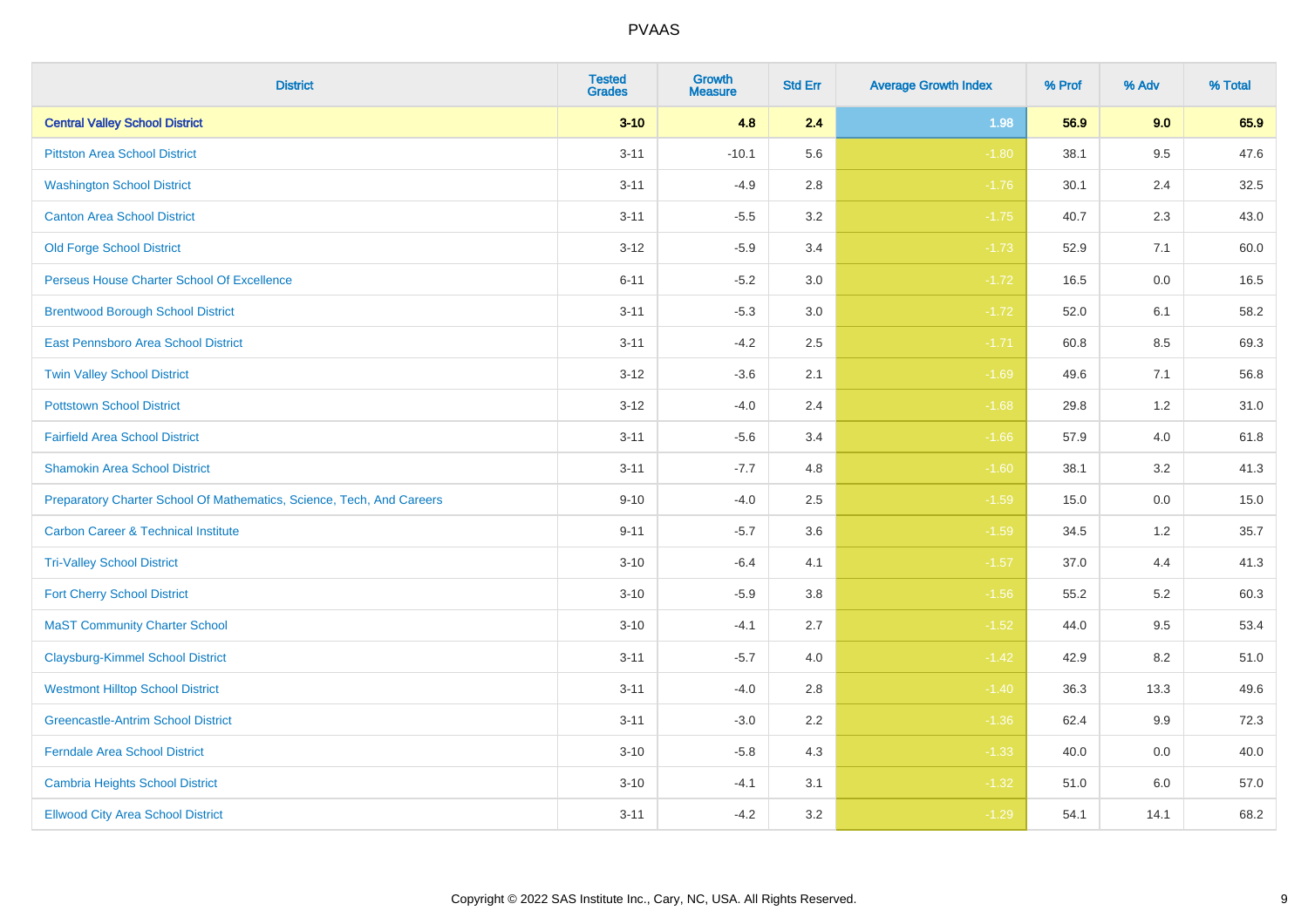| <b>District</b>                              | <b>Tested</b><br><b>Grades</b> | <b>Growth</b><br><b>Measure</b> | <b>Std Err</b> | <b>Average Growth Index</b> | % Prof | % Adv   | % Total |
|----------------------------------------------|--------------------------------|---------------------------------|----------------|-----------------------------|--------|---------|---------|
| <b>Central Valley School District</b>        | $3 - 10$                       | 4.8                             | 2.4            | 1.98                        | 56.9   | 9.0     | 65.9    |
| <b>Shade-Central City School District</b>    | $3 - 11$                       | $-5.9$                          | 4.6            | $-1.28$                     | 27.8   | 0.0     | 27.8    |
| <b>Bristol Borough School District</b>       | $3 - 12$                       | $-4.3$                          | 3.4            | $-1.27$                     | 39.7   | 1.3     | 41.0    |
| <b>Troy Area School District</b>             | $3 - 10$                       | $-4.3$                          | 3.4            | $-1.26$                     | 43.2   | 5.7     | 48.9    |
| <b>Apollo-Ridge School District</b>          | $3 - 12$                       | $-4.7$                          | 3.7            | $-1.24$                     | 50.0   | 10.0    | 60.0    |
| <b>Elk Lake School District</b>              | $3 - 11$                       | $-4.0$                          | 3.3            | $-1.23$                     | 46.2   | 3.3     | 49.4    |
| <b>Scranton School District</b>              | $3 - 12$                       | $-2.9$                          | 2.4            | $-1.22$                     | 45.6   | 3.6     | 49.1    |
| <b>Riverview School District</b>             | $3 - 11$                       | $-4.6$                          | 3.8            | $-1.20$                     | 57.9   | 15.8    | 73.7    |
| <b>Greater Johnstown School District</b>     | $3 - 11$                       | $-3.1$                          | 2.6            | $-1.19$                     | 26.1   | 0.0     | 26.1    |
| <b>Big Beaver Falls Area School District</b> | $3 - 11$                       | $-3.9$                          | 3.3            | $-1.18$                     | 34.1   | 3.5     | 37.6    |
| <b>Chichester School District</b>            | $3 - 11$                       | $-2.7$                          | 2.3            | $-1.17$                     | 44.6   | 6.6     | 51.2    |
| <b>Chestnut Ridge School District</b>        | $3 - 12$                       | $-3.4$                          | 2.9            | $-1.17$                     | 46.6   | 5.8     | 52.4    |
| Kane Area School District                    | $3 - 10$                       | $-3.7$                          | $3.2\,$        | $-1.17$                     | 39.5   | $9.9\,$ | 49.4    |
| <b>Antietam School District</b>              | $3 - 10$                       | $-4.3$                          | 3.8            | $-1.13$                     | 36.4   | 5.4     | 41.8    |
| Jeannette City School District               | $3 - 11$                       | $-4.3$                          | 3.8            | $-1.13$                     | 46.7   | 7.5     | 54.2    |
| <b>Dallas School District</b>                | $3 - 11$                       | $-2.5$                          | 2.2            | $-1.12$                     | 54.9   | 7.6     | 62.4    |
| Juniata Valley School District               | $3 - 11$                       | $-3.9$                          | 3.5            | $-1.10$                     | 44.4   | 3.5     | 47.8    |
| <b>Riverside School District</b>             | $3 - 11$                       | $-3.2$                          | 3.0            | $-1.09$                     | 43.0   | 9.0     | 52.0    |
| Conemaugh Township Area School District      | $3 - 12$                       | $-3.7$                          | 3.4            | $-1.09$                     | 53.8   | 17.6    | 71.4    |
| Oil City Area School District                | $3 - 11$                       | $-2.9$                          | 2.6            | $-1.08$                     | 44.4   | 5.8     | 50.2    |
| <b>Quaker Valley School District</b>         | $3 - 11$                       | $-2.8$                          | 2.6            | $-1.08$                     | 55.2   | 13.2    | 68.4    |
| <b>West Greene School District</b>           | $3 - 11$                       | $-4.5$                          | 4.3            | $-1.04$                     | 36.6   | 7.3     | 43.9    |
| <b>Lewisburg Area School District</b>        | $3 - 11$                       | $-2.7$                          | 2.6            | $-1.03$                     | 57.0   | 18.5    | 75.6    |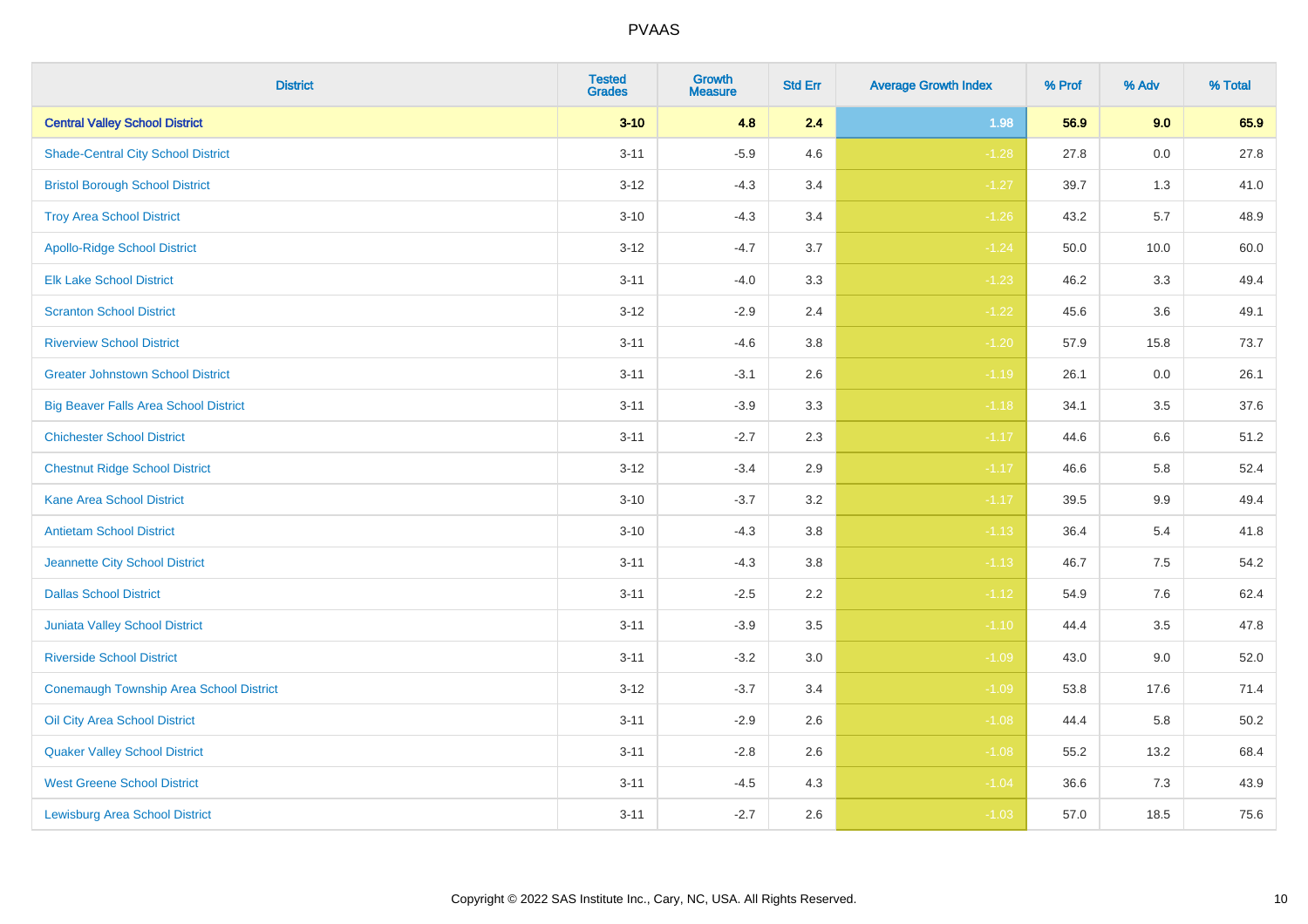| <b>District</b>                               | <b>Tested</b><br><b>Grades</b> | <b>Growth</b><br><b>Measure</b> | <b>Std Err</b> | <b>Average Growth Index</b> | % Prof | % Adv | % Total |
|-----------------------------------------------|--------------------------------|---------------------------------|----------------|-----------------------------|--------|-------|---------|
| <b>Central Valley School District</b>         | $3 - 10$                       | 4.8                             | 2.4            | 1.98                        | 56.9   | 9.0   | 65.9    |
| <b>Valley Grove School District</b>           | $3 - 10$                       | $-3.7$                          | 3.7            | $-1.01$                     | 51.2   | 6.1   | 57.3    |
| <b>Seneca Valley School District</b>          | $3 - 11$                       | $-1.4$                          | 1.4            | $-0.99$                     | 57.2   | 11.4  | 68.6    |
| <b>North Hills School District</b>            | $3 - 11$                       | $-1.8$                          | 1.8            | $-0.96$                     | 59.1   | 14.1  | 73.2    |
| Imhotep Institute Charter High School         | $9 - 11$                       | $-5.3$                          | 5.8            | $-0.92$                     | 25.0   | 0.0   | 25.0    |
| <b>Wyoming Valley West School District</b>    | $3 - 11$                       | $-2.2$                          | 2.4            | $-0.91$                     | 49.4   | 3.0   | 52.4    |
| <b>Sullivan County School District</b>        | $3 - 10$                       | $-4.0$                          | 4.4            | $-0.90$                     | 66.7   | 2.6   | 69.2    |
| <b>Austin Area School District</b>            | $3 - 11$                       | $-5.7$                          | 6.4            | $-0.90$                     | 33.3   | 5.6   | 38.9    |
| <b>Columbia Borough School District</b>       | $3 - 12$                       | $-3.1$                          | 3.5            | $-0.89$                     | 29.5   | 1.9   | 31.4    |
| <b>Montour School District</b>                | $3 - 11$                       | $-1.8$                          | 2.1            | $-0.88$                     | 61.4   | 15.1  | 76.5    |
| <b>Charleroi School District</b>              | $3 - 11$                       | $-2.6$                          | 3.0            | $-0.86$                     | 55.7   | 7.4   | 63.1    |
| <b>Phoenixville Area School District</b>      | $3 - 11$                       | $-1.7$                          | 2.1            | $-0.83$                     | 59.9   | 10.6  | 70.5    |
| <b>Chartiers Valley School District</b>       | $3 - 11$                       | $-1.7$                          | 2.0            | $-0.81$                     | 54.7   | 8.4   | 63.1    |
| <b>Forest Area School District</b>            | $3 - 11$                       | $-4.4$                          | 5.4            | $-0.81$                     | 36.2   | 2.1   | 38.3    |
| <b>Lebanon School District</b>                | $3 - 11$                       | $-1.6$                          | 1.9            | $-0.80$                     | 24.4   | 2.6   | 27.0    |
| Shenango Area School District                 | $3 - 11$                       | $-2.6$                          | 3.3            | $-0.79$                     | 50.6   | 13.9  | 64.6    |
| <b>Northeast Bradford School District</b>     | $3 - 10$                       | $-3.1$                          | 4.0            | $-0.78$                     | 33.9   | 3.4   | 37.3    |
| <b>Conemaugh Valley School District</b>       | $3 - 12$                       | $-3.2$                          | 4.1            | $-0.78$                     | 48.2   | 5.6   | 53.7    |
| <b>Gillingham Charter School</b>              | $3 - 11$                       | $-4.4$                          | 5.6            | $-0.77$                     | 20.8   | 8.3   | 29.2    |
| <b>Turkeyfoot Valley Area School District</b> | $3-12$                         | $-4.3$                          | 5.6            | $-0.76$                     | 22.0   | 5.1   | 27.1    |
| <b>Bald Eagle Area School District</b>        | $3 - 11$                       | $-2.1$                          | 2.7            | $-0.75$                     | 48.4   | 9.4   | 57.7    |
| Huntingdon Area School District               | $3 - 11$                       | $-2.0$                          | 2.7            | $-0.72$                     | 36.8   | 10.3  | 47.0    |
| Mt Lebanon School District                    | $3 - 11$                       | $-1.0$                          | 1.5            | $-0.70$                     | 61.9   | 24.0  | 85.9    |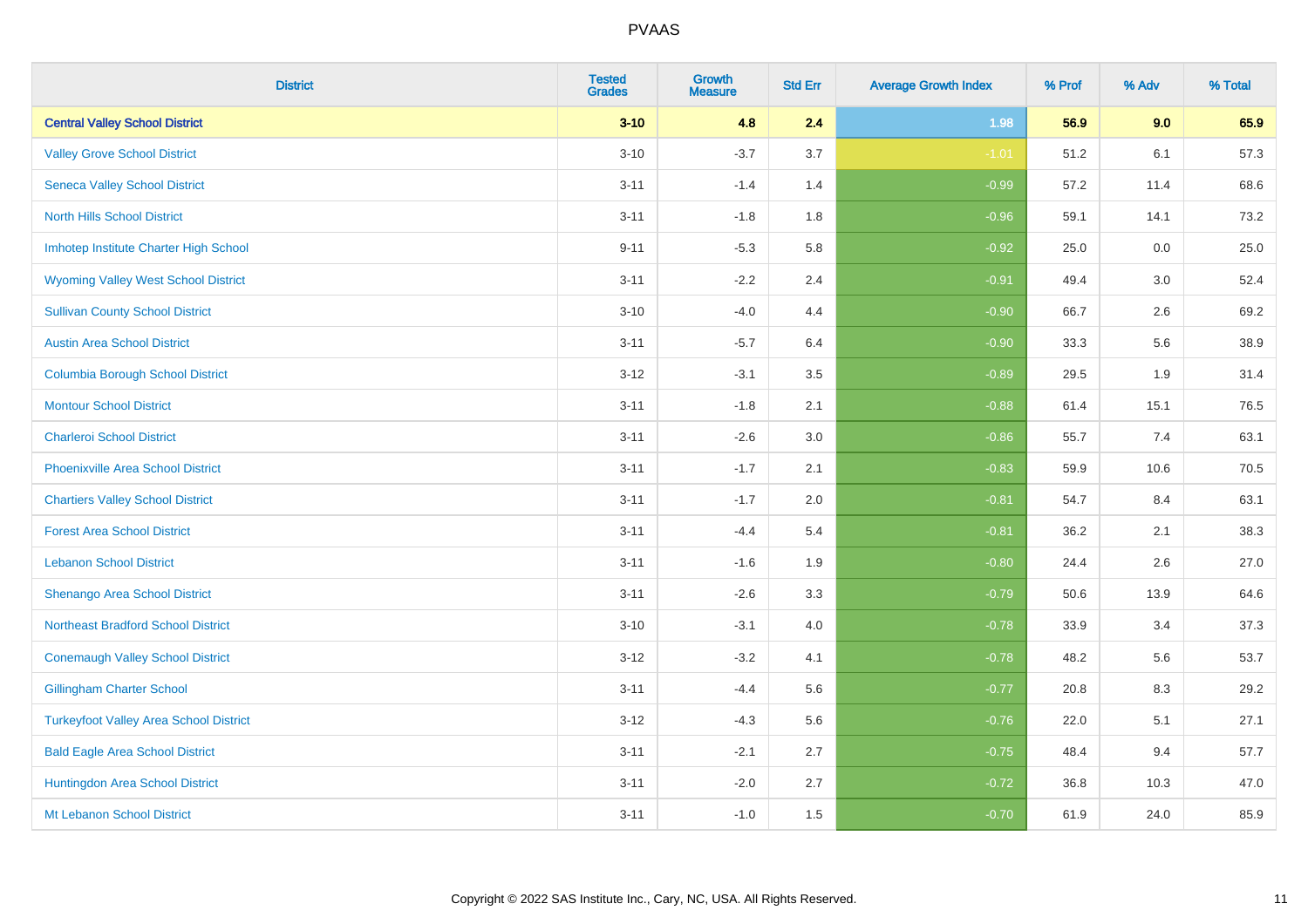| <b>District</b>                                         | <b>Tested</b><br><b>Grades</b> | <b>Growth</b><br><b>Measure</b> | <b>Std Err</b> | <b>Average Growth Index</b> | % Prof | % Adv   | % Total |
|---------------------------------------------------------|--------------------------------|---------------------------------|----------------|-----------------------------|--------|---------|---------|
| <b>Central Valley School District</b>                   | $3 - 10$                       | 4.8                             | 2.4            | 1.98                        | 56.9   | 9.0     | 65.9    |
| <b>Lehighton Area School District</b>                   | $3 - 11$                       | $-1.6$                          | 2.3            | $-0.70$                     | 51.1   | 5.6     | 56.7    |
| <b>North Pocono School District</b>                     | $3 - 11$                       | $-2.3$                          | 3.4            | $-0.68$                     | 52.0   | 16.4    | 68.5    |
| <b>Cheltenham School District</b>                       | $3 - 11$                       | $-1.4$                          | 2.1            | $-0.67$                     | 46.1   | 10.0    | 56.1    |
| <b>Fannett-Metal School District</b>                    | $3 - 11$                       | $-3.4$                          | 5.1            | $-0.67$                     | 38.7   | 8.1     | 46.8    |
| <b>Susquehanna Community School District</b>            | $3 - 11$                       | $-2.8$                          | 4.2            | $-0.66$                     | 49.4   | 6.9     | 56.3    |
| <b>Burgettstown Area School District</b>                | $3 - 11$                       | $-2.1$                          | 3.4            | $-0.62$                     | 50.0   | 1.4     | 51.4    |
| <b>Clarion-Limestone Area School District</b>           | $3 - 12$                       | $-2.5$                          | 4.1            | $-0.60$                     | 56.8   | 6.8     | 63.6    |
| <b>Manheim Township School District</b>                 | $3 - 12$                       | $-0.9$                          | 1.6            | $-0.58$                     | 53.2   | 15.5    | 68.7    |
| <b>Central Greene School District</b>                   | $3 - 11$                       | $-1.6$                          | 2.8            | $-0.55$                     | 54.2   | $2.8\,$ | 57.0    |
| <b>Mid Valley School District</b>                       | $3 - 10$                       | $-1.7$                          | 3.0            | $-0.55$                     | 45.1   | 7.8     | 52.9    |
| <b>Wyoming Area School District</b>                     | $3 - 10$                       | $-1.3$                          | 2.6            | $-0.50$                     | 53.8   | 10.8    | 64.6    |
| <b>Canon-Mcmillan School District</b>                   | $3 - 11$                       | $-0.8$                          | 1.6            | $-0.50$                     | 58.7   | 15.9    | 74.6    |
| South Side Area School District                         | $3 - 11$                       | $-1.6$                          | 3.3            | $-0.48$                     | 50.0   | 6.8     | 56.8    |
| <b>Elizabethtown Area School District</b>               | $3 - 12$                       | $-0.9$                          | 1.9            | $-0.47$                     | 50.0   | 11.2    | 61.2    |
| Center For Student Learning Charter School At Pennsbury | $6 - 12$                       | $-2.9$                          | 6.1            | $-0.47$                     | 42.9   | 0.0     | 42.9    |
| <b>Conewago Valley School District</b>                  | $3 - 12$                       | $-0.9$                          | 2.0            | $-0.45$                     | 51.7   | 9.6     | 61.3    |
| <b>Bangor Area School District</b>                      | $3 - 12$                       | $-0.9$                          | 2.0            | $-0.43$                     | 44.3   | 4.7     | 49.0    |
| <b>Shaler Area School District</b>                      | $3 - 11$                       | $-0.8$                          | 1.9            | $-0.43$                     | 49.1   | 9.6     | 58.7    |
| North Schuylkill School District                        | $3 - 11$                       | $-1.0$                          | 2.4            | $-0.42$                     | 41.8   | 5.1     | 46.8    |
| <b>Sharpsville Area School District</b>                 | $3 - 11$                       | $-1.4$                          | 3.5            | $-0.40$                     | 55.2   | 13.4    | 68.7    |
| <b>Bellwood-Antis School District</b>                   | $3 - 10$                       | $-1.2$                          | 3.2            | $-0.39$                     | 55.1   | 10.1    | 65.2    |
| <b>Palmerton Area School District</b>                   | $3 - 11$                       | $-1.2$                          | 3.0            | $-0.39$                     | 57.4   | 5.0     | 62.4    |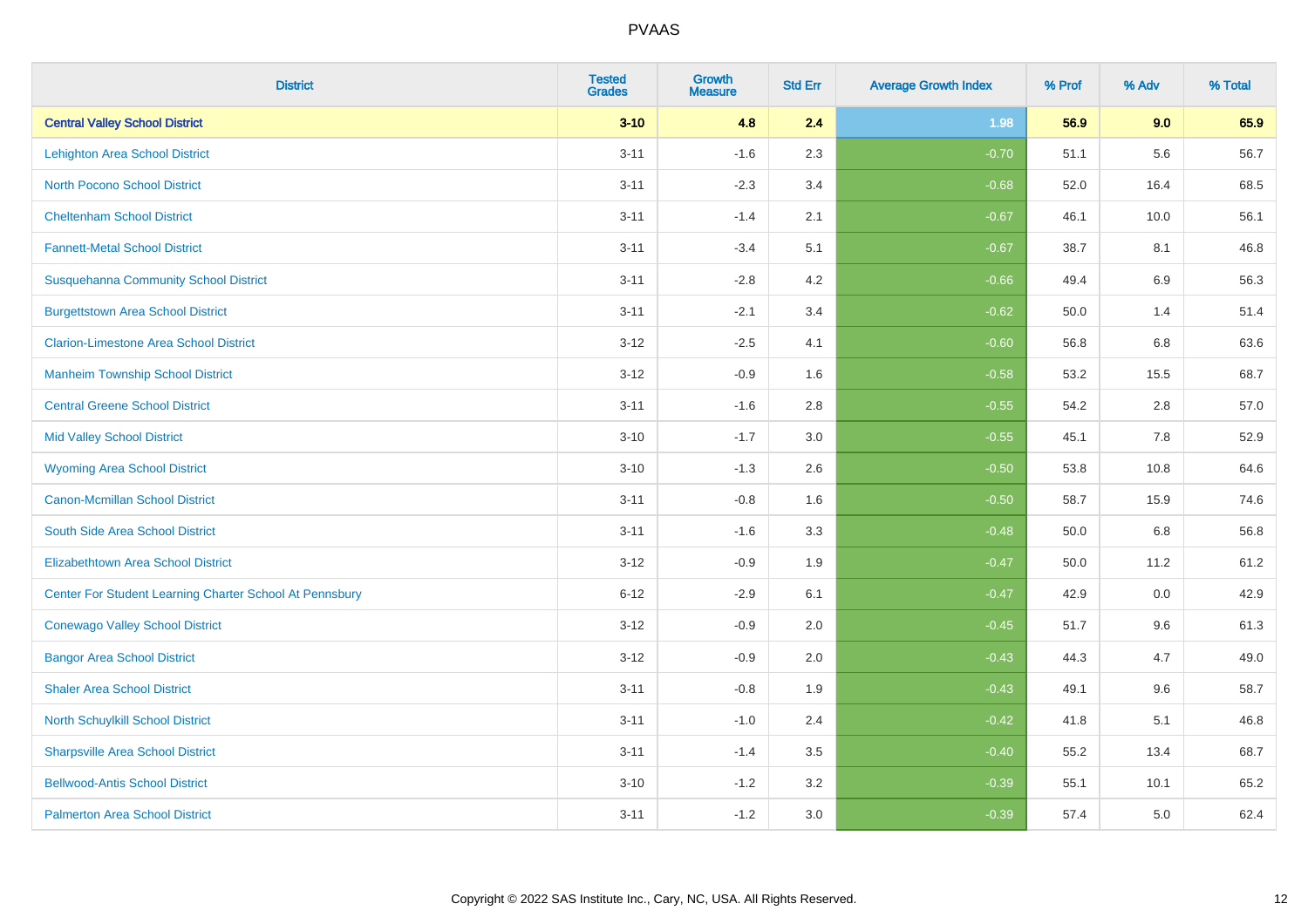| <b>District</b>                                    | <b>Tested</b><br><b>Grades</b> | <b>Growth</b><br><b>Measure</b> | <b>Std Err</b> | <b>Average Growth Index</b> | % Prof | % Adv   | % Total |
|----------------------------------------------------|--------------------------------|---------------------------------|----------------|-----------------------------|--------|---------|---------|
| <b>Central Valley School District</b>              | $3 - 10$                       | 4.8                             | 2.4            | 1.98                        | 56.9   | 9.0     | 65.9    |
| Hope For Hyndman Charter School                    | $3 - 11$                       | $-2.0$                          | 6.1            | $-0.32$                     | 33.3   | $0.0\,$ | 33.3    |
| <b>Albert Gallatin Area School District</b>        | $3 - 11$                       | $-0.8$                          | 2.4            | $-0.32$                     | 54.5   | 10.0    | 64.6    |
| <b>Cornell School District</b>                     | $3 - 11$                       | $-1.6$                          | $5.0\,$        | $-0.32$                     | 33.8   | 1.5     | 35.4    |
| <b>Tuscarora School District</b>                   | $3 - 11$                       | $-0.6$                          | 2.3            | $-0.27$                     | 45.1   | 8.1     | 53.2    |
| <b>Penn Manor School District</b>                  | $3 - 11$                       | $-0.4$                          | 1.6            | $-0.25$                     | 51.9   | 12.6    | 64.5    |
| <b>Lakeview School District</b>                    | $3 - 11$                       | $-0.9$                          | 3.7            | $-0.24$                     | 60.3   | 3.2     | 63.5    |
| <b>Glendale School District</b>                    | $3 - 10$                       | $-0.9$                          | 3.7            | $-0.24$                     | 50.0   | 5.4     | 55.4    |
| <b>Girard School District</b>                      | $3 - 11$                       | $-0.6$                          | 2.7            | $-0.22$                     | 53.9   | 15.6    | 69.6    |
| <b>Harrisburg City School District</b>             | $3 - 11$                       | $-0.4$                          | 2.1            | $-0.19$                     | 15.1   | 0.4     | 15.5    |
| <b>Panther Valley School District</b>              | $3 - 12$                       | $-0.6$                          | 3.3            | $-0.19$                     | 47.9   | 4.3     | 52.1    |
| <b>Westinghouse Arts Academy Charter School</b>    | $9 - 10$                       | $-0.7$                          | 3.6            | $-0.19$                     | 59.2   | 8.4     | 67.6    |
| <b>Millville Area School District</b>              | $3 - 12$                       | $-0.9$                          | 4.7            | $-0.18$                     | 51.4   | 5.4     | 56.8    |
| <b>Mount Carmel Area School District</b>           | $3 - 11$                       | $-0.6$                          | 3.1            | $-0.18$                     | 45.3   | 2.1     | 47.4    |
| <b>Crestwood School District</b>                   | $3 - 11$                       | $-0.4$                          | 2.4            | $-0.17$                     | 57.4   | 17.0    | 74.4    |
| <b>Southern Lehigh School District</b>             | $3 - 11$                       | $-0.4$                          | 2.3            | $-0.17$                     | 66.1   | 11.9    | 78.0    |
| <b>Achievement House Charter School</b>            | $7 - 11$                       | $-0.7$                          | 4.0            | $-0.17$                     | 32.5   | 2.6     | 35.1    |
| <b>Bellefonte Area School District</b>             | $3 - 11$                       | $-0.4$                          | 2.2            | $-0.17$                     | 47.6   | 10.6    | 58.2    |
| <b>Otto-Eldred School District</b>                 | $3 - 11$                       | $-0.7$                          | 4.2            | $-0.15$                     | 56.2   | $6.2\,$ | 62.5    |
| <b>Oley Valley School District</b>                 | $3 - 11$                       | $-0.4$                          | 2.8            | $-0.15$                     | 43.1   | 12.9    | 56.0    |
| Philadelphia Electrical & Tech Charter High School | $10 - 10$                      | $-0.5$                          | 2.9            | $-0.15$                     | 8.8    | 0.0     | 8.8     |
| <b>Central Fulton School District</b>              | $3 - 11$                       | $-0.5$                          | 3.5            | $-0.14$                     | 51.4   | 8.6     | 60.0    |
| <b>Blue Ridge School District</b>                  | $3 - 11$                       | $-0.5$                          | 3.6            | $-0.12$                     | 44.6   | 3.1     | 47.7    |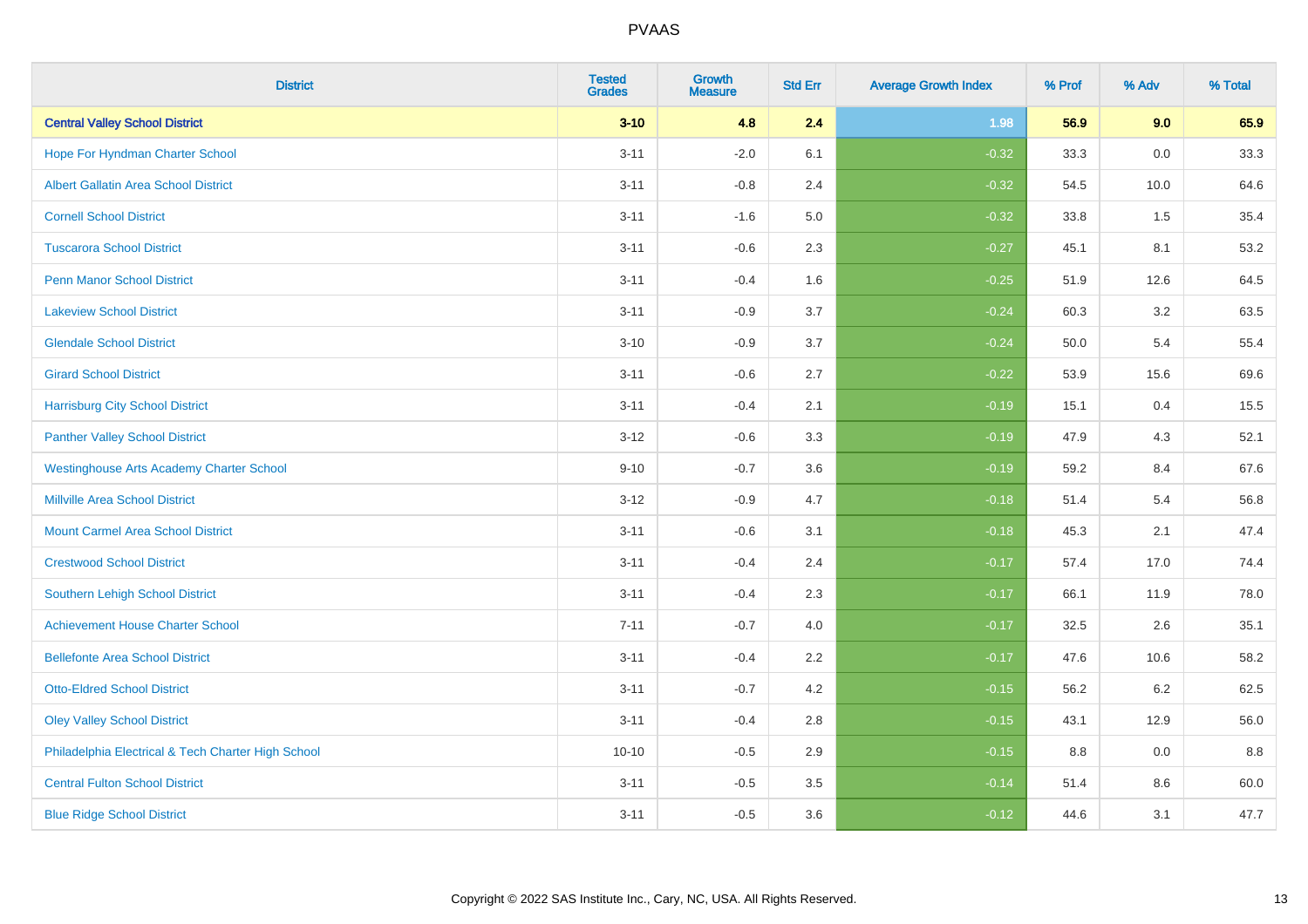| <b>District</b>                          | <b>Tested</b><br><b>Grades</b> | <b>Growth</b><br><b>Measure</b> | <b>Std Err</b> | <b>Average Growth Index</b> | % Prof | % Adv   | % Total |
|------------------------------------------|--------------------------------|---------------------------------|----------------|-----------------------------|--------|---------|---------|
| <b>Central Valley School District</b>    | $3 - 10$                       | 4.8                             | 2.4            | 1.98                        | 56.9   | 9.0     | 65.9    |
| New Kensington-Arnold School District    | $3 - 11$                       | $-0.4$                          | 3.8            | $-0.10$                     | 40.7   | 3.7     | 44.4    |
| <b>Chester-Upland School District</b>    | $3 - 11$                       | $-0.3$                          | 2.7            | $-0.09$                     | 13.8   | $0.8\,$ | 14.6    |
| <b>Warren County School District</b>     | $3 - 11$                       | $-0.1$                          | 1.8            | $-0.06$                     | 37.2   | 5.3     | 42.6    |
| <b>Mercer Area School District</b>       | $3 - 11$                       | $-0.2$                          | 3.3            | $-0.06$                     | 56.0   | 8.0     | 64.0    |
| <b>Avella Area School District</b>       | $3 - 12$                       | $-0.3$                          | 4.7            | $-0.05$                     | 49.3   | 14.5    | 63.8    |
| <b>Kutztown Area School District</b>     | $3 - 12$                       | $-0.2$                          | 3.2            | $-0.05$                     | 55.4   | 13.3    | 68.7    |
| <b>Susquenita School District</b>        | $3 - 11$                       | $-0.1$                          | 2.8            | $-0.01$                     | 47.7   | 10.1    | 57.8    |
| <b>Penn Cambria School District</b>      | $3 - 11$                       | $-0.0$                          | 2.7            | $-0.01$                     | 61.5   | 7.7     | 69.2    |
| <b>Wilkes-Barre Area School District</b> | $3 - 11$                       | 0.1                             | 3.2            | 0.02                        | 35.5   | 5.4     | 40.9    |
| East Stroudsburg Area School District    | $3 - 11$                       | 0.1                             | 1.6            | 0.05                        | 45.8   | 7.8     | 53.6    |
| <b>West Branch Area School District</b>  | $3 - 11$                       | 0.2                             | 3.8            | 0.05                        | 47.2   | 1.9     | 49.1    |
| <b>Hempfield School District</b>         | $3 - 11$                       | 0.1                             | 1.4            | 0.08                        | 58.2   | $9.9\,$ | 68.2    |
| Insight PA Cyber Charter School          | $3 - 11$                       | 0.7                             | 5.7            | 0.12                        | 50.0   | 4.8     | 54.8    |
| <b>Danville Area School District</b>     | $3 - 11$                       | 0.4                             | 2.6            | 0.15                        | 57.4   | 18.4    | 75.7    |
| <b>Smethport Area School District</b>    | $3 - 12$                       | $0.6\,$                         | 3.9            | 0.15                        | 37.0   | 1.8     | 38.9    |
| Northern Lebanon School District         | $3 - 11$                       | 0.4                             | 2.5            | 0.15                        | 28.0   | 3.0     | 31.0    |
| <b>Brockway Area School District</b>     | $3 - 11$                       | 0.6                             | 3.6            | 0.16                        | 49.2   | 7.7     | 56.9    |
| <b>Reynolds School District</b>          | $3 - 10$                       | 0.5                             | 3.4            | 0.16                        | 52.1   | 7.0     | 59.2    |
| <b>Jersey Shore Area School District</b> | $3 - 11$                       | 0.5                             | 2.6            | 0.21                        | 47.1   | 9.2     | 56.2    |
| <b>Bloomsburg Area School District</b>   | $3 - 10$                       | 0.7                             | 3.0            | 0.23                        | 55.9   | 11.8    | 67.6    |
| <b>Greenville Area School District</b>   | $3 - 11$                       | 0.7                             | 2.9            | 0.26                        | 53.4   | 6.9     | 60.3    |
| <b>Greater Latrobe School District</b>   | $3 - 11$                       | 0.6                             | 1.9            | 0.31                        | 55.5   | 14.1    | 69.5    |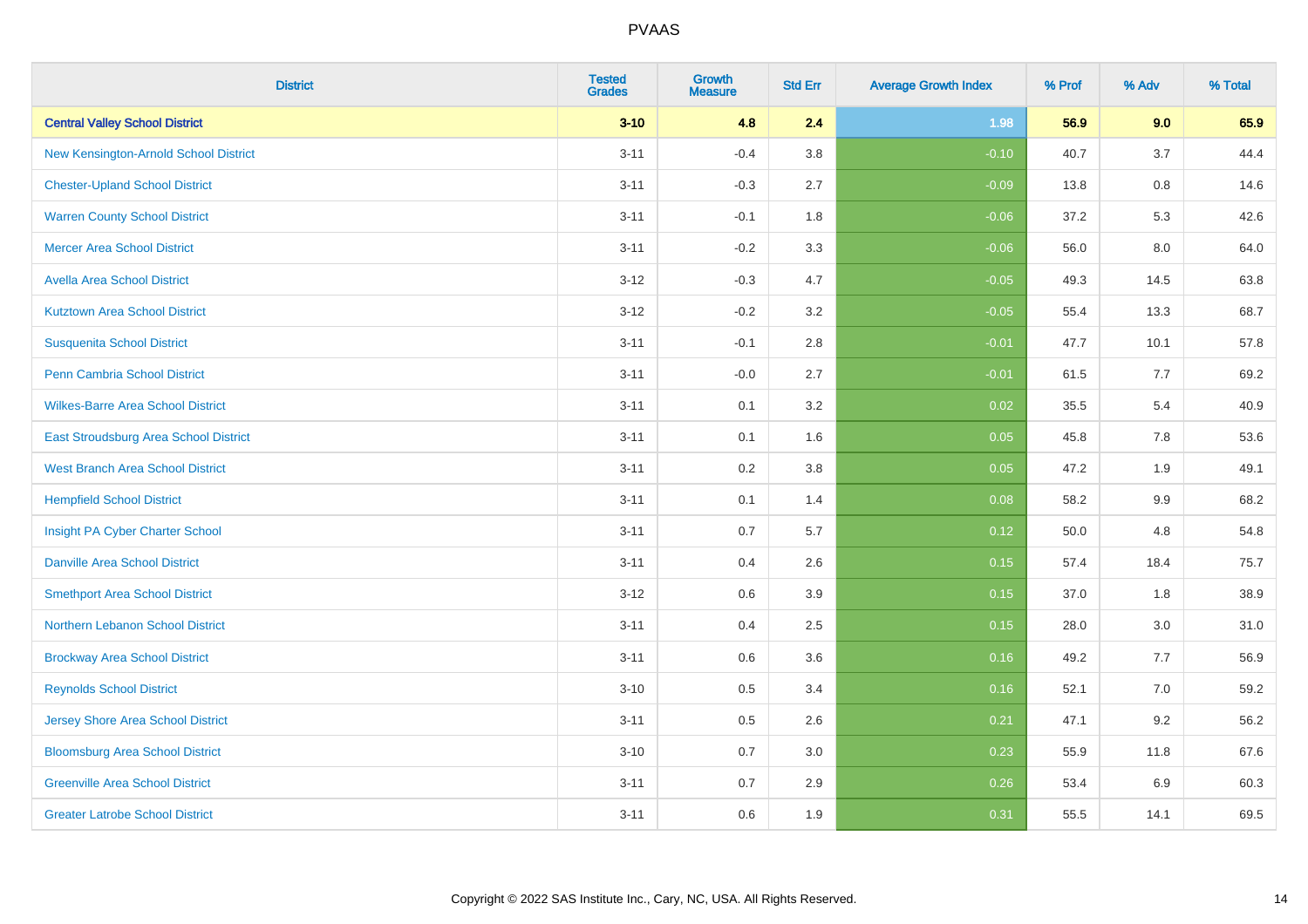| <b>District</b>                                   | <b>Tested</b><br><b>Grades</b> | <b>Growth</b><br><b>Measure</b> | <b>Std Err</b> | <b>Average Growth Index</b> | % Prof | % Adv   | % Total |
|---------------------------------------------------|--------------------------------|---------------------------------|----------------|-----------------------------|--------|---------|---------|
| <b>Central Valley School District</b>             | $3 - 10$                       | 4.8                             | 2.4            | 1.98                        | 56.9   | 9.0     | 65.9    |
| Lehigh Valley Academy Regional Charter School     | $3 - 11$                       | 0.7                             | 2.3            | 0.32                        | 46.3   | $5.0\,$ | 51.4    |
| <b>Lower Dauphin School District</b>              | $3 - 11$                       | 0.6                             | 1.9            | 0.33                        | 49.2   | 12.6    | 61.8    |
| <b>Wyomissing Area School District</b>            | $3 - 12$                       | $0.8\,$                         | 2.6            | 0.33                        | 55.7   | 17.6    | 73.3    |
| <b>Mastery Charter School - Thomas Campus</b>     | $3 - 10$                       | 2.1                             | 6.2            | 0.33                        | 28.6   | 0.0     | 28.6    |
| <b>Wallingford-Swarthmore School District</b>     | $3 - 10$                       | 0.9                             | 2.4            | 0.38                        | 64.4   | 22.7    | 87.1    |
| <b>Gateway School District</b>                    | $3 - 11$                       | 0.8                             | 2.2            | 0.38                        | 52.1   | 13.8    | 65.9    |
| <b>Lakeland School District</b>                   | $3 - 11$                       | 1.1                             | 2.8            | 0.38                        | 48.6   | 3.7     | 52.3    |
| <b>South Eastern School District</b>              | $3 - 11$                       | 0.9                             | 2.4            | 0.39                        | 54.8   | 6.6     | 61.4    |
| <b>Tussey Mountain School District</b>            | $3 - 12$                       | 1.5                             | 3.7            | 0.40                        | 38.6   | 1.8     | 40.4    |
| <b>Newport School District</b>                    | $3 - 12$                       | 1.4                             | 3.5            | 0.41                        | 51.5   | 10.3    | 61.8    |
| <b>Galeton Area School District</b>               | $3 - 11$                       | 2.2                             | 5.3            | 0.42                        | 41.3   | 4.4     | 45.6    |
| <b>Mastery Charter High School-Lenfest Campus</b> | $7 - 11$                       | 2.5                             | 5.7            | 0.43                        | 40.0   | $0.0\,$ | 40.0    |
| <b>Union Area School District</b>                 | $3 - 11$                       | 1.9                             | 4.3            | 0.44                        | 61.5   | 0.0     | 61.5    |
| <b>Roberto Clemente Charter School</b>            | $3 - 12$                       | 2.2                             | 4.9            | 0.45                        | 27.5   | $5.0\,$ | 32.5    |
| <b>Purchase Line School District</b>              | $3 - 12$                       | 1.7                             | 3.5            | 0.47                        | 43.1   | 5.4     | 48.5    |
| <b>Upper Adams School District</b>                | $3 - 11$                       | 1.3                             | 2.9            | 0.47                        | 55.2   | $8.6\,$ | 63.8    |
| <b>Hanover Area School District</b>               | $3 - 11$                       | 2.2                             | 4.6            | 0.48                        | 42.9   | 5.7     | 48.6    |
| <b>Radnor Township School District</b>            | $3 - 12$                       | 1.0                             | 2.1            | 0.50                        | 65.0   | 23.2    | 88.2    |
| <b>Union School District</b>                      | $3 - 12$                       | 2.3                             | 4.2            | 0.54                        | 32.6   | 7.0     | 39.5    |
| <b>Schuylkill Valley School District</b>          | $3 - 11$                       | 1.4                             | 2.5            | 0.56                        | 55.1   | 10.2    | 65.3    |
| <b>Forbes Road School District</b>                | $3 - 11$                       | 2.8                             | 5.1            | 0.56                        | 41.4   | 10.3    | 51.7    |
| <b>Commodore Perry School District</b>            | $3 - 11$                       | 3.2                             | 5.5            | 0.58                        | 58.3   | 0.0     | 58.3    |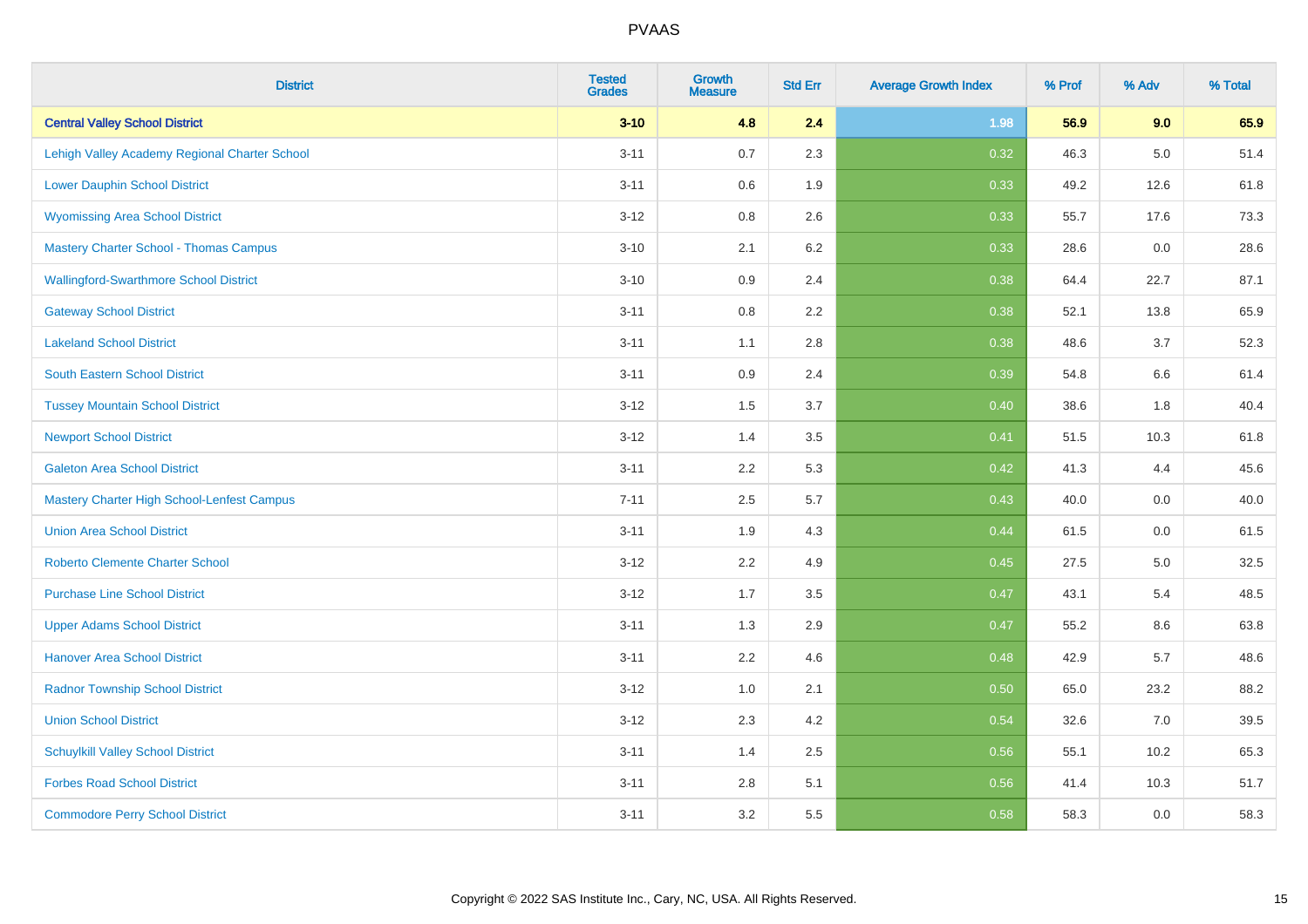| <b>District</b>                                | <b>Tested</b><br><b>Grades</b> | <b>Growth</b><br><b>Measure</b> | <b>Std Err</b> | <b>Average Growth Index</b> | % Prof | % Adv   | % Total |
|------------------------------------------------|--------------------------------|---------------------------------|----------------|-----------------------------|--------|---------|---------|
| <b>Central Valley School District</b>          | $3 - 10$                       | 4.8                             | 2.4            | 1.98                        | 56.9   | 9.0     | 65.9    |
| <b>Laurel School District</b>                  | $3 - 11$                       | 1.8                             | 3.1            | 0.59                        | 70.1   | $2.3\,$ | 72.4    |
| <b>United School District</b>                  | $3 - 11$                       | 2.1                             | 3.4            | 0.63                        | 60.3   | 6.6     | 66.9    |
| <b>Athens Area School District</b>             | $3 - 11$                       | 1.6                             | 2.5            | 0.64                        | 46.9   | 7.6     | 54.5    |
| <b>Harmony Area School District</b>            | $3 - 10$                       | 4.5                             | 6.3            | 0.72                        | 33.3   | 13.3    | 46.7    |
| Southeastern Greene School District            | $3 - 10$                       | 3.3                             | 4.6            | 0.72                        | 57.6   | 6.1     | 63.6    |
| Urban Pathways 6-12 Charter School             | $6 - 11$                       | 4.8                             | 6.4            | 0.75                        | 28.6   | 0.0     | 28.6    |
| <b>Camp Hill School District</b>               | $3 - 12$                       | 2.3                             | 3.0            | 0.78                        | 53.6   | 17.5    | 71.1    |
| <b>Marple Newtown School District</b>          | $3 - 11$                       | 2.0                             | 2.4            | 0.81                        | 57.6   | 12.8    | 70.4    |
| <b>Mcguffey School District</b>                | $3 - 11$                       | 2.1                             | 2.6            | 0.81                        | 57.7   | 3.1     | 60.8    |
| North Clarion County School District           | $3 - 12$                       | 3.7                             | 4.3            | 0.85                        | 67.5   | 15.0    | 82.5    |
| West Jefferson Hills School District           | $3 - 11$                       | 1.8                             | 2.1            | 0.88                        | 55.7   | 20.8    | 76.4    |
| South Fayette Township School District         | $3 - 11$                       | 1.7                             | 2.0            | 0.88                        | 61.0   | 26.5    | 87.6    |
| <b>Bedford Area School District</b>            | $3 - 11$                       | 2.5                             | 2.6            | 0.93                        | 48.5   | 10.0    | 58.5    |
| Northwestern Lehigh School District            | $3 - 11$                       | 2.2                             | 2.3            | 0.93                        | 53.3   | 9.7     | 63.0    |
| <b>Keystone School District</b>                | $3 - 11$                       | 3.1                             | 3.3            | 0.94                        | 50.6   | 6.5     | 57.1    |
| <b>Baldwin-Whitehall School District</b>       | $3 - 11$                       | 1.8                             | 1.9            | 0.94                        | 58.6   | 8.6     | 67.1    |
| <b>Clairton City School District</b>           | $3 - 11$                       | 3.5                             | 3.7            | 0.95                        | 13.4   | 0.0     | 13.4    |
| <b>Lower Moreland Township School District</b> | $3 - 11$                       | 2.0                             | 2.2            | 0.95                        | 62.8   | 17.0    | 79.8    |
| <b>Berlin Brothersvalley School District</b>   | $3 - 11$                       | 4.0                             | 4.2            | 0.96                        | 48.8   | 14.0    | 62.8    |
| <b>Hopewell Area School District</b>           | $3 - 11$                       | 2.6                             | 2.7            | 0.97                        | 58.4   | 4.0     | 62.4    |
| <b>Bensalem Township School District</b>       | $3 - 11$                       | 1.6                             | 1.6            | 0.98                        | 38.8   | 8.3     | 47.1    |
| Lehigh Career & Technical Institute            | $10 - 12$                      | 5.6                             | 5.6            | 0.99                        | 78.3   | 0.0     | 78.3    |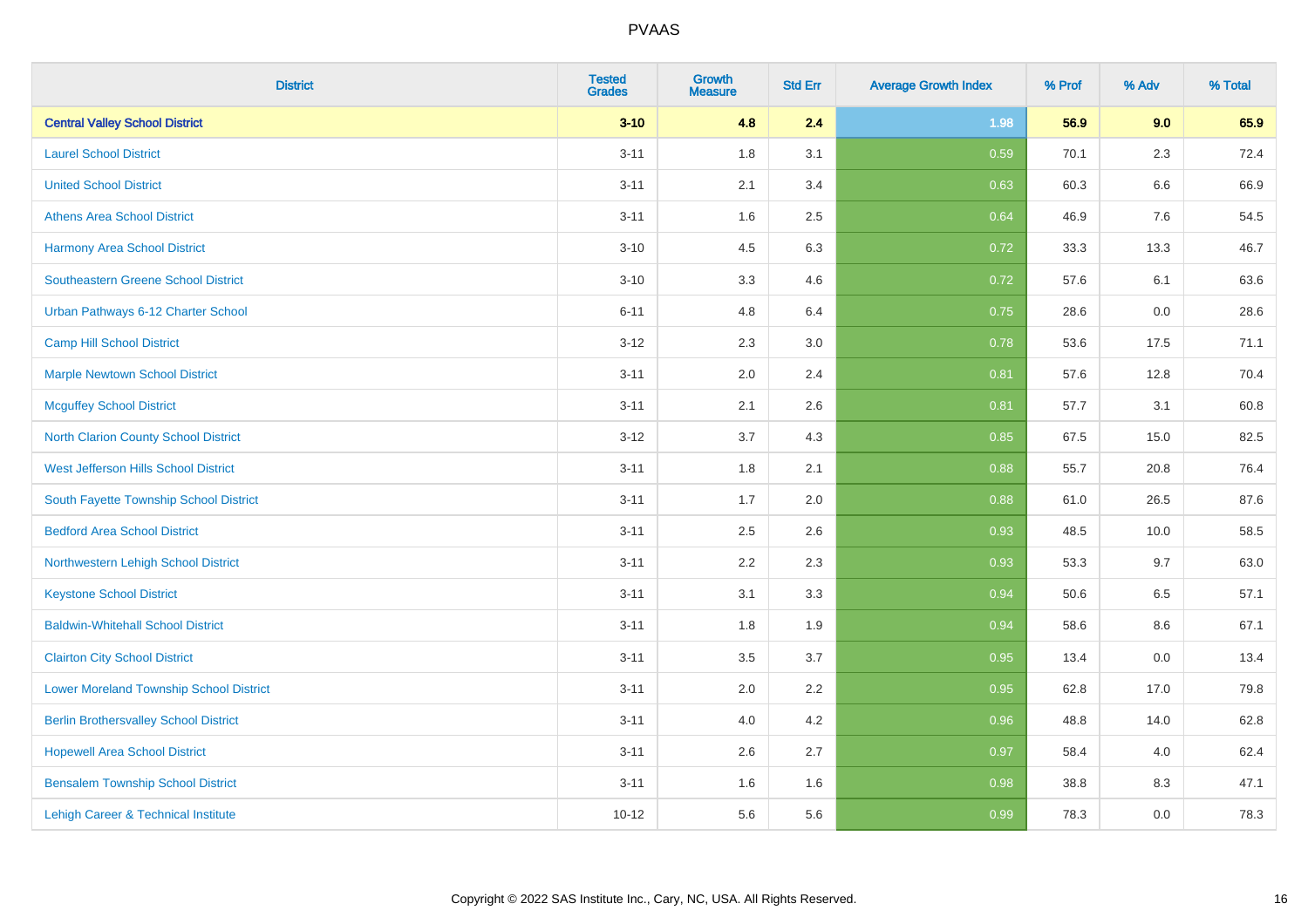| <b>District</b>                                | <b>Tested</b><br><b>Grades</b> | <b>Growth</b><br><b>Measure</b> | <b>Std Err</b> | <b>Average Growth Index</b> | % Prof | % Adv | % Total |
|------------------------------------------------|--------------------------------|---------------------------------|----------------|-----------------------------|--------|-------|---------|
| <b>Central Valley School District</b>          | $3 - 10$                       | 4.8                             | 2.4            | 1.98                        | 56.9   | 9.0   | 65.9    |
| <b>Mastery Charter School - Pickett Campus</b> | $6 - 10$                       | 5.6                             | 5.7            | 1.00                        | 27.8   | 0.0   | 27.8    |
| <b>Tunkhannock Area School District</b>        | $3 - 11$                       | 2.3                             | 2.2            | 1.01                        | 44.9   | 9.6   | 54.6    |
| <b>Manheim Central School District</b>         | $3 - 11$                       | 2.1                             | 2.1            | 1.01                        | 53.2   | 11.6  | 64.8    |
| <b>Franklin Regional School District</b>       | $3 - 11$                       | 2.0                             | 1.9            | 1.02                        | 66.7   | 15.5  | 82.1    |
| <b>Williamsport Area School District</b>       | $3 - 11$                       | 1.9                             | 1.8            | 1.04                        | 44.1   | 12.8  | 56.9    |
| <b>General Mclane School District</b>          | $3 - 11$                       | 3.1                             | 2.9            | 1.07                        | 62.3   | 4.9   | 67.2    |
| Meyersdale Area School District                | $3 - 11$                       | 4.2                             | 4.0            | 1.07                        | 43.1   | 6.9   | 50.0    |
| Leechburg Area School District                 | $3 - 11$                       | 4.4                             | 4.0            | 1.09                        | 47.8   | 19.6  | 67.4    |
| Morrisville Borough School District            | $3 - 11$                       | 4.8                             | 4.3            | $1.10$                      | 30.2   | 2.3   | 32.6    |
| <b>Tidioute Community Charter School</b>       | $3 - 11$                       | 5.7                             | 5.1            | 1.11                        | 34.4   | 21.9  | 56.2    |
| Esperanza Cyber Charter School                 | $3 - 11$                       | 7.1                             | 6.1            | 1.16                        | 9.1    | 0.0   | 9.1     |
| <b>Central Cambria School District</b>         | $3 - 11$                       | $3.0\,$                         | 2.5            | 1.17                        | 56.2   | 9.7   | 66.0    |
| <b>Shanksville-Stonycreek School District</b>  | $3 - 10$                       | 7.0                             | 5.9            | $1.20$                      | 64.7   | 17.6  | 82.4    |
| <b>Port Allegany School District</b>           | $3 - 11$                       | 4.4                             | 3.6            | 1.21                        | 28.1   | 9.4   | 37.5    |
| <b>Halifax Area School District</b>            | $3 - 11$                       | 4.7                             | 3.9            | $1.22$                      | 61.5   | 9.6   | 71.2    |
| <b>Woodland Hills School District</b>          | $3 - 12$                       | 3.2                             | 2.6            | 1.22                        | 31.4   | 3.6   | 35.0    |
| <b>Line Mountain School District</b>           | $3 - 11$                       | 4.1                             | 3.2            | 1.27                        | 52.9   | 9.2   | 62.1    |
| <b>Donegal School District</b>                 | $3 - 12$                       | 3.1                             | 2.4            | 1.29                        | 60.6   | 9.1   | 69.7    |
| <b>Fairview School District</b>                | $3 - 11$                       | 3.4                             | 2.6            | 1.32                        | 57.2   | 17.6  | 74.8    |
| <b>Spring Cove School District</b>             | $3 - 11$                       | 3.4                             | 2.5            | 1.33                        | 47.8   | 12.7  | 60.4    |
| <b>Ligonier Valley School District</b>         | $3 - 11$                       | 4.2                             | 3.1            | 1.34                        | 59.1   | 10.3  | 69.5    |
| Mastery Charter School - Shoemaker Campus      | $7 - 10$                       | 4.1                             | 3.0            | 1.34                        | 20.9   | 3.3   | 24.2    |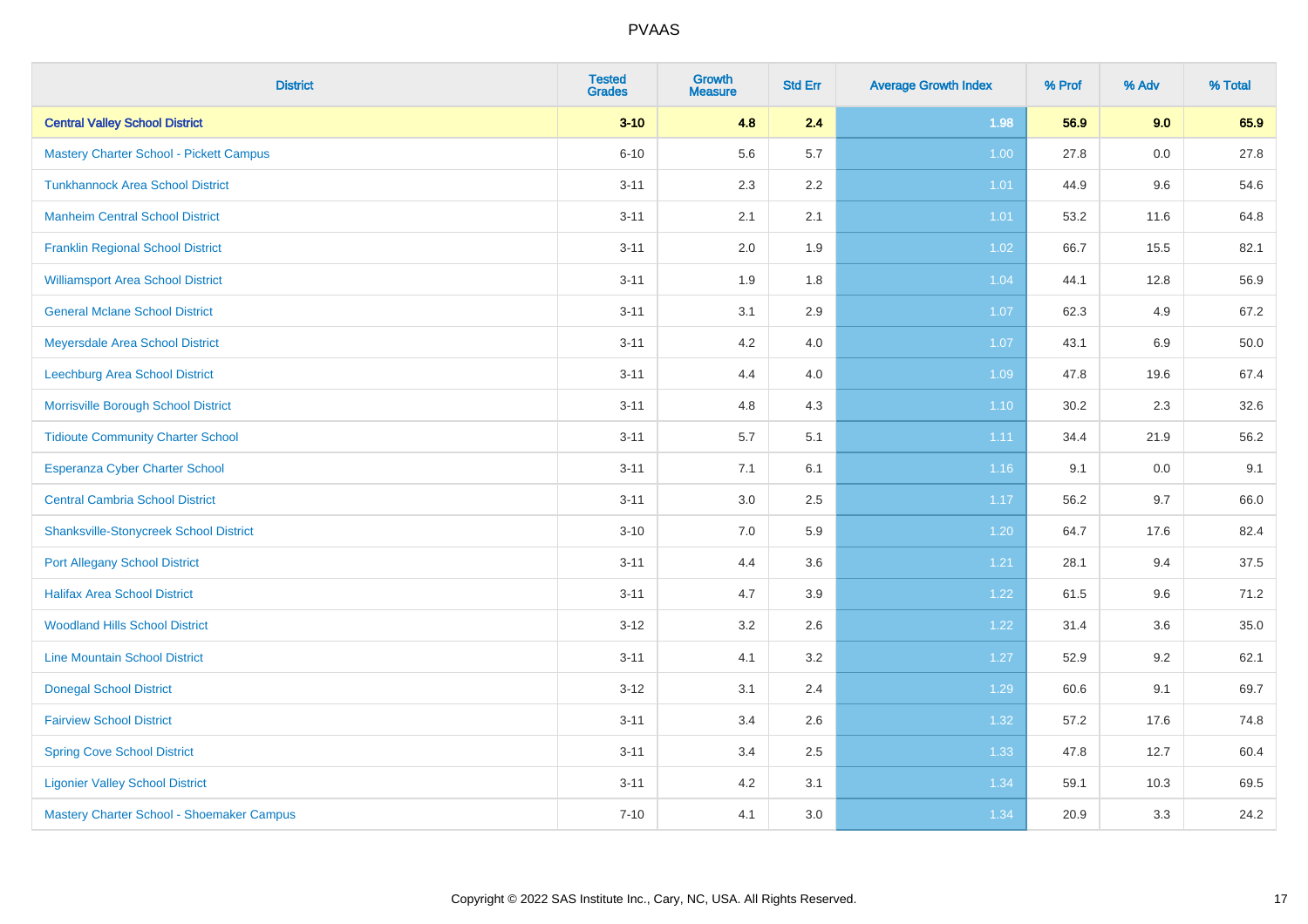| <b>District</b>                                    | <b>Tested</b><br><b>Grades</b> | <b>Growth</b><br><b>Measure</b> | <b>Std Err</b> | <b>Average Growth Index</b> | % Prof | % Adv   | % Total |
|----------------------------------------------------|--------------------------------|---------------------------------|----------------|-----------------------------|--------|---------|---------|
| <b>Central Valley School District</b>              | $3 - 10$                       | 4.8                             | 2.4            | 1.98                        | 56.9   | 9.0     | 65.9    |
| <b>Pottsgrove School District</b>                  | $3 - 11$                       | $2.8\,$                         | 2.0            | 1.35                        | 44.0   | 10.0    | 53.9    |
| <b>MaST Community Charter School II</b>            | $3 - 10$                       | 4.4                             | 3.2            | 1.37                        | 28.4   | 3.4     | 31.8    |
| <b>West York Area School District</b>              | $3 - 12$                       | 3.2                             | 2.3            | 1.38                        | 53.8   | 4.4     | 58.2    |
| Capital Area School for the Arts Charter School    | $9 - 11$                       | 5.8                             | 4.1            | 1.39                        | 59.3   | 18.6    | 78.0    |
| <b>KIPP Dubois Charter School</b>                  | $9 - 10$                       | 4.7                             | 3.3            | 1.40                        | 31.0   | 1.4     | 32.4    |
| <b>Lincoln Park Performing Arts Charter School</b> | $7 - 11$                       | 3.6                             | 2.5            | 1.42                        | 59.6   | 14.7    | 74.3    |
| <b>Methacton School District</b>                   | $3 - 11$                       | 2.5                             | 1.7            | 1.43                        | 62.5   | 16.4    | 79.0    |
| <b>Towanda Area School District</b>                | $3 - 11$                       | 4.0                             | 2.8            | 1.44                        | 39.4   | $6.6\,$ | 46.0    |
| <b>Punxsutawney Area School District</b>           | $3 - 11$                       | 4.2                             | 2.9            | 1.45                        | 55.0   | 5.5     | 60.6    |
| <b>Everett Area School District</b>                | $3 - 11$                       | 5.0                             | 3.4            | 1.47                        | 60.5   | 1.3     | 61.8    |
| <b>New Brighton Area School District</b>           | $3 - 11$                       | 4.6                             | 3.1            | 1.47                        | 60.9   | 5.8     | 66.7    |
| <b>Loyalsock Township School District</b>          | $3 - 12$                       | 4.2                             | 2.8            | 1.47                        | 54.3   | 2.1     | 56.4    |
| <b>Burrell School District</b>                     | $3 - 11$                       | 4.5                             | 3.1            | 1.48                        | 58.5   | 13.8    | 72.3    |
| <b>Warrior Run School District</b>                 | $3 - 11$                       | 4.6                             | 3.0            | 1.51                        | 40.9   | 8.1     | 49.0    |
| <b>Armstrong School District</b>                   | $3 - 11$                       | 2.6                             | 1.7            | 1.53                        | 51.5   | 6.1     | 57.6    |
| <b>South Butler County School District</b>         | $3 - 10$                       | 3.9                             | 2.5            | 1.54                        | 53.1   | 16.6    | 69.7    |
| <b>Pleasant Valley School District</b>             | $3 - 11$                       | 3.1                             | 2.0            | 1.57                        | 57.2   | 5.5     | 62.8    |
| <b>Hermitage School District</b>                   | $3 - 12$                       | $3.8\,$                         | 2.4            | 1.60                        | 57.5   | 9.3     | 66.8    |
| Esperanza Academy Charter School                   | $4 - 11$                       | 4.0                             | 2.5            | 1.61                        | 32.4   | 0.7     | 33.1    |
| Millersburg Area School District                   | $3 - 11$                       | 6.2                             | 3.8            | 1.63                        | 51.8   | 7.4     | 59.3    |
| <b>Conrad Weiser Area School District</b>          | $3 - 11$                       | 3.6                             | 2.2            | 1.63                        | 52.1   | 2.1     | 54.2    |
| Allegheny-Clarion Valley School District           | $3 - 10$                       | 7.8                             | 4.7            | 1.65                        | 53.3   | 3.3     | 56.7    |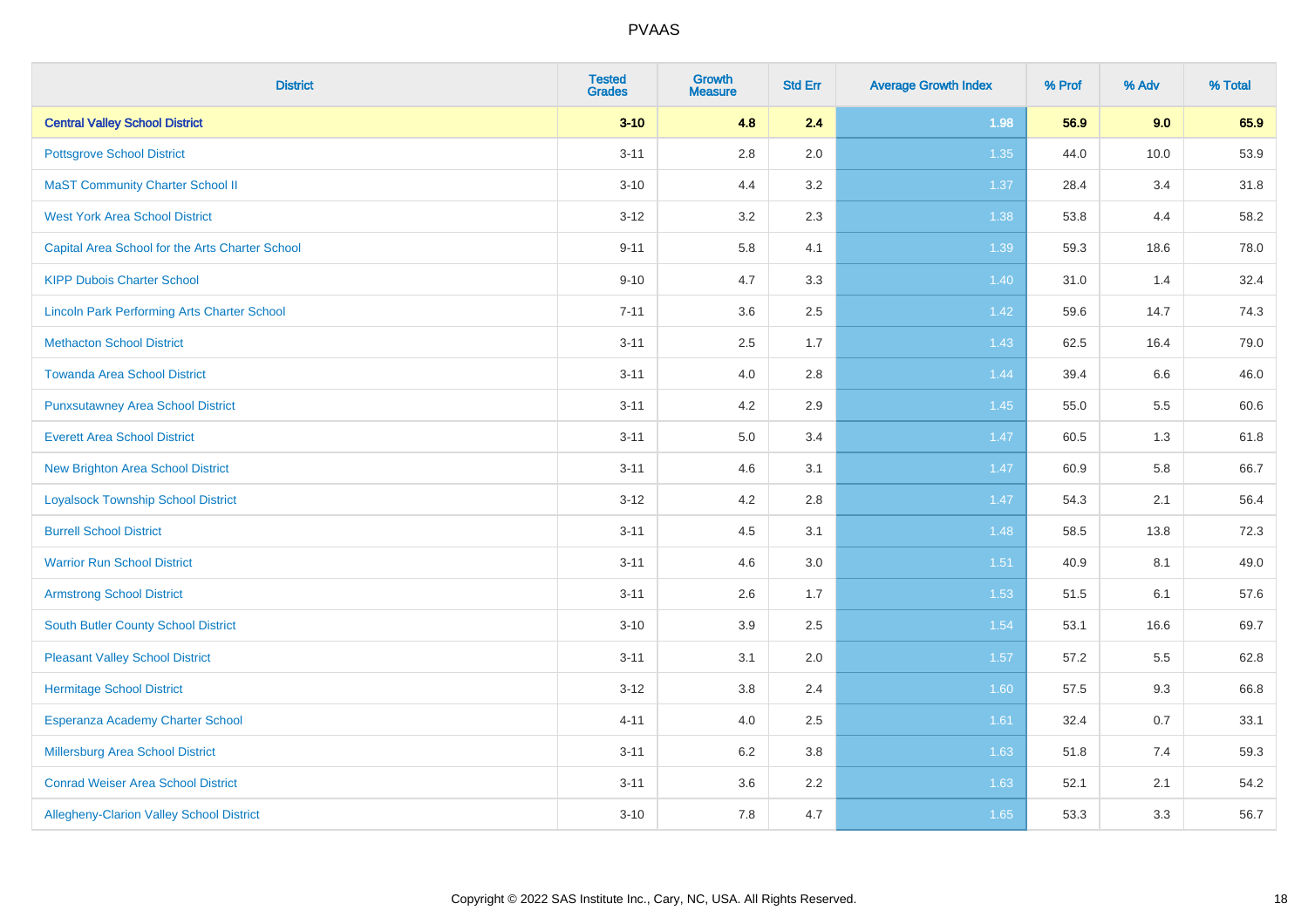| <b>District</b>                             | <b>Tested</b><br><b>Grades</b> | <b>Growth</b><br><b>Measure</b> | <b>Std Err</b> | <b>Average Growth Index</b> | % Prof | % Adv   | % Total |
|---------------------------------------------|--------------------------------|---------------------------------|----------------|-----------------------------|--------|---------|---------|
| <b>Central Valley School District</b>       | $3 - 10$                       | 4.8                             | 2.4            | 1.98                        | 56.9   | 9.0     | 65.9    |
| <b>Central Bucks School District</b>        | $3 - 11$                       | 1.6                             | 0.9            | 1.66                        | 63.0   | 16.8    | 79.8    |
| <b>Oswayo Valley School District</b>        | $3 - 12$                       | 8.5                             | 5.0            | 1.68                        | 50.0   | 16.7    | 66.7    |
| <b>Reach Cyber Charter School</b>           | $3 - 11$                       | 8.1                             | 4.7            | 1.72                        | 42.4   | 4.6     | 47.0    |
| <b>Northgate School District</b>            | $3 - 11$                       | 6.3                             | 3.6            | 1.73                        | 53.3   | 16.7    | 70.0    |
| <b>Bentworth School District</b>            | $3 - 11$                       | 5.7                             | 3.2            | 1.75                        | 44.2   | 19.5    | 63.6    |
| <b>Salisbury Township School District</b>   | $3 - 11$                       | 6.3                             | 3.6            | 1.77                        | 46.2   | 6.6     | 52.8    |
| <b>York Academy Regional Charter School</b> | $3 - 11$                       | 9.0                             | 5.0            | 1.79                        | 55.2   | 0.0     | 55.2    |
| <b>Sto-Rox School District</b>              | $3 - 10$                       | 6.6                             | 3.7            | 1.80                        | 13.4   | $0.0\,$ | 13.4    |
| <b>Laurel Highlands School District</b>     | $3 - 11$                       | 4.3                             | 2.4            | 1.81                        | 44.9   | 9.6     | 54.5    |
| <b>Hanover Public School District</b>       | $3 - 11$                       | 5.2                             | 2.8            | 1.83                        | 52.2   | 14.4    | 66.7    |
| <b>Blacklick Valley School District</b>     | $3 - 11$                       | 8.0                             | 4.3            | 1.85                        | 34.1   | 0.0     | 34.1    |
| <b>Monessen City School District</b>        | $3 - 10$                       | 8.3                             | 4.5            | 1.85                        | 42.9   | 2.9     | 45.7    |
| <b>Uniontown Area School District</b>       | $3 - 11$                       | 6.0                             | 3.2            | 1.87                        | 62.4   | 5.9     | 68.2    |
| <b>Sharon City School District</b>          | $3 - 11$                       | 4.9                             | 2.6            | 1.87                        | 48.2   | 5.3     | 53.4    |
| <b>Steel Valley School District</b>         | $3 - 11$                       | 6.5                             | 3.4            | 1.89                        | 50.7   | 5.6     | 56.3    |
| <b>Western Wayne School District</b>        | $3 - 11$                       | 5.6                             | 2.9            | 1.93                        | 41.3   | 17.4    | 58.7    |
| <b>Pottsville Area School District</b>      | $3 - 12$                       | 4.4                             | 2.3            | 1.94                        | 44.8   | 5.4     | 50.2    |
| <b>Beaver Area School District</b>          | $3 - 10$                       | 4.7                             | 2.4            | 1.94                        | 57.4   | 16.8    | 74.2    |
| <b>West Allegheny School District</b>       | $3 - 12$                       | 4.0                             | 2.1            | 1.96                        | 63.1   | 15.7    | 78.8    |
| <b>Central Valley School District</b>       | $3 - 10$                       | 4.8                             | 2.4            | 1.98                        | 56.9   | 9.0     | 65.9    |
| Altoona Area School District                | $3 - 12$                       | 3.3                             | 1.6            | 1.99                        | 47.7   | 8.2     | 55.9    |
| <b>Blackhawk School District</b>            | $3 - 11$                       | 4.7                             | 2.3            | 2.01                        | 55.8   | 8.8     | 64.6    |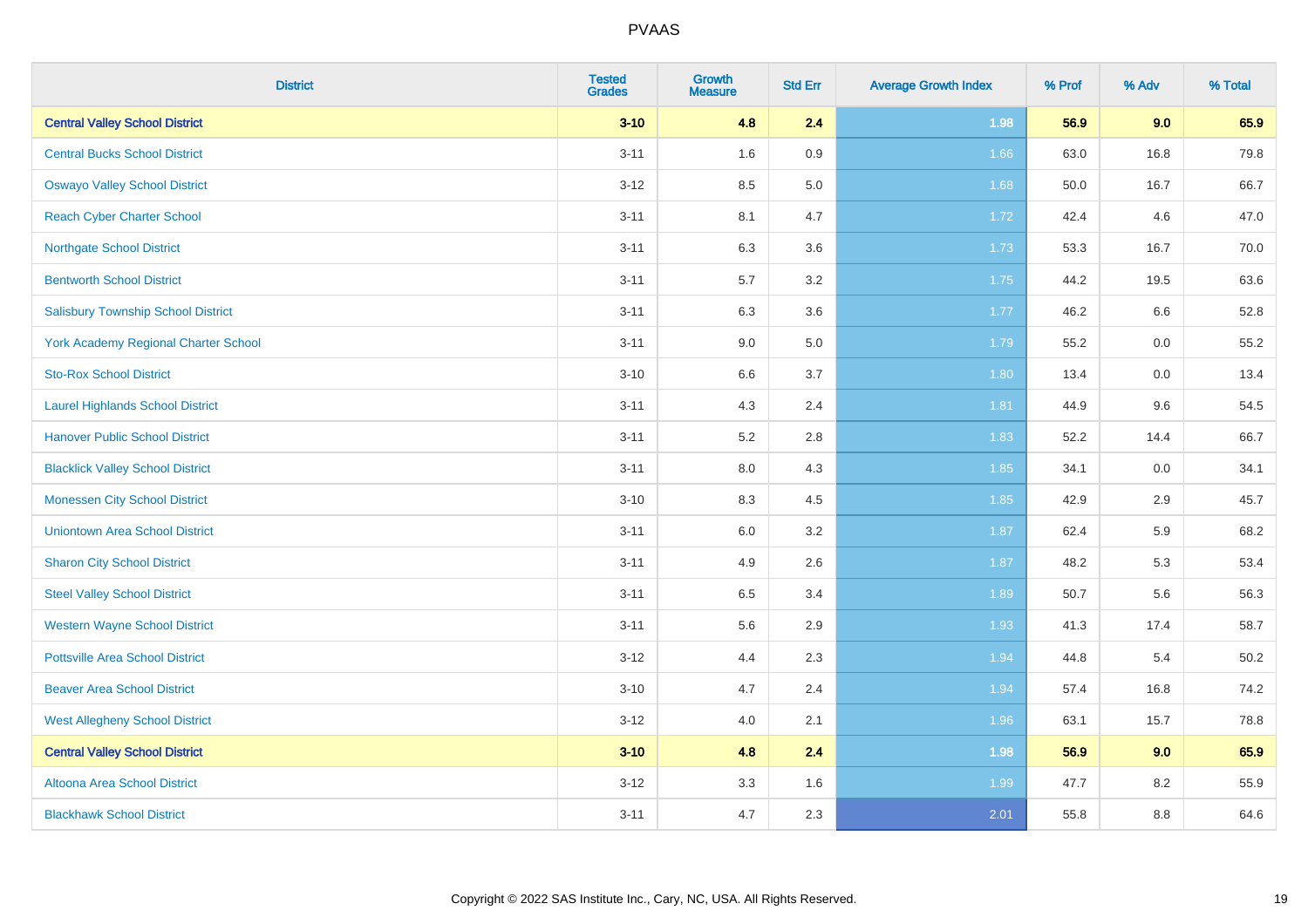| <b>District</b>                                        | <b>Tested</b><br><b>Grades</b> | <b>Growth</b><br><b>Measure</b> | <b>Std Err</b> | <b>Average Growth Index</b> | % Prof | % Adv | % Total |
|--------------------------------------------------------|--------------------------------|---------------------------------|----------------|-----------------------------|--------|-------|---------|
| <b>Central Valley School District</b>                  | $3 - 10$                       | 4.8                             | 2.4            | 1.98                        | 56.9   | 9.0   | 65.9    |
| <b>Chester Charter Scholars Academy Charter School</b> | $3 - 12$                       | 8.4                             | 4.1            | 2.03                        | 23.4   | 0.0   | 23.4    |
| Dr Robert Ketterer Charter School Inc                  | $6 - 12$                       | 10.1                            | 5.0            | 2.04                        | 14.9   | 0.4   | 15.3    |
| <b>Millcreek Township School District</b>              | $3 - 11$                       | 3.1                             | 1.5            | 2.06                        | 55.6   | 14.2  | 69.7    |
| <b>Coudersport Area School District</b>                | $3 - 11$                       | 7.7                             | 3.7            | 2.06                        | 55.7   | 8.2   | 63.9    |
| <b>Keystone Oaks School District</b>                   | $3 - 11$                       | 5.5                             | 2.6            | 2.07                        | 53.2   | 12.1  | 65.4    |
| <b>South Western School District</b>                   | $3 - 12$                       | 3.9                             | 1.9            | 2.08                        | 60.2   | 8.1   | 68.3    |
| <b>Grove City Area School District</b>                 | $3 - 12$                       | 5.1                             | 2.4            | 2.09                        | 36.4   | 16.5  | 52.8    |
| <b>Eastern Lancaster County School District</b>        | $3 - 12$                       | 4.5                             | 2.2            | 2.09                        | 46.3   | 11.4  | 57.6    |
| <b>Muhlenberg School District</b>                      | $3 - 10$                       | 4.0                             | 1.9            | 2.10                        | 34.2   | 2.6   | 36.8    |
| Community Academy Of Philadelphia Charter School       | $3 - 11$                       | 5.8                             | 2.7            | 2.12                        | 26.7   | 0.9   | 27.6    |
| Pennsylvania Leadership Charter School                 | $3 - 11$                       | 4.6                             | 2.2            | 2.13                        | 55.4   | 11.2  | 66.7    |
| <b>Allegheny Valley School District</b>                | $3 - 11$                       | 8.5                             | 3.9            | 2.17                        | 53.1   | 12.2  | 65.3    |
| <b>Carlynton School District</b>                       | $3 - 11$                       | 7.3                             | 3.3            | 2.22                        | 41.0   | 10.5  | 51.6    |
| Pennsylvania Distance Learning Charter School          | $3 - 12$                       | 9.3                             | 4.2            | 2.22                        | 42.2   | 3.1   | 45.3    |
| Lincoln Leadership Academy Charter School              | $3 - 12$                       | 14.2                            | 6.4            | 2.22                        | 23.5   | 0.0   | 23.5    |
| <b>Carbondale Area School District</b>                 | $3 - 10$                       | 7.4                             | 3.3            | 2.25                        | 56.6   | 2.6   | 59.2    |
| <b>Agora Cyber Charter School</b>                      | $3 - 11$                       | 5.8                             | 2.6            | 2.28                        | 42.8   | 6.6   | 49.4    |
| <b>Wilson Area School District</b>                     | $3 - 11$                       | 6.0                             | 2.6            | 2.30                        | 48.7   | 8.5   | 57.2    |
| <b>Brookville Area School District</b>                 | $3 - 11$                       | 6.9                             | 3.0            | 2.30                        | 55.2   | 15.6  | 70.8    |
| <b>Richland School District</b>                        | $3 - 11$                       | 6.7                             | 2.9            | 2.33                        | 62.2   | 19.2  | 81.4    |
| <b>Collegium Charter School</b>                        | $3 - 10$                       | 5.9                             | 2.5            | 2.33                        | 38.1   | 7.9   | 46.0    |
| <b>Governor Mifflin School District</b>                | $3 - 11$                       | 4.1                             | 1.8            | 2.33                        | 42.5   | 7.2   | 49.7    |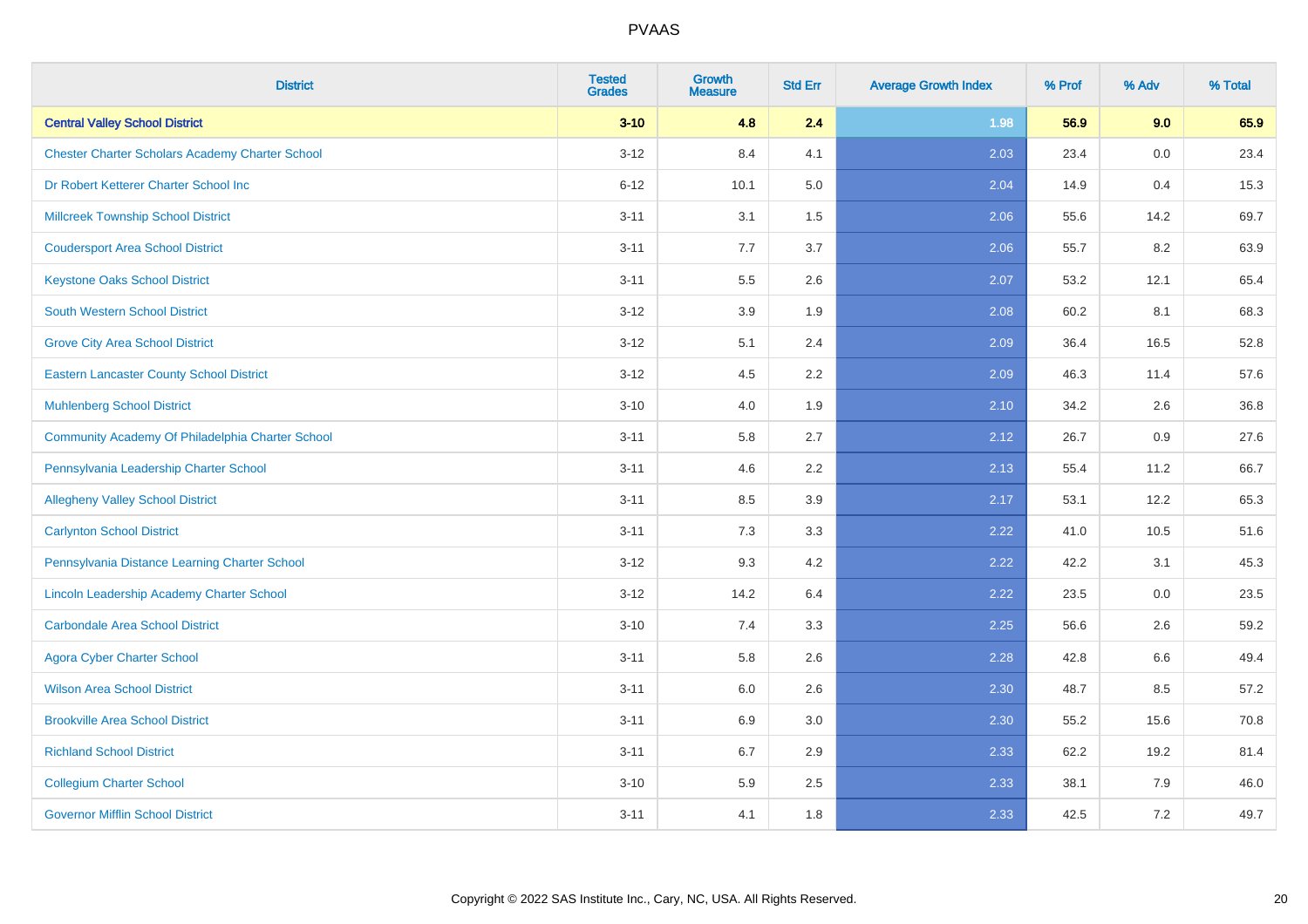| <b>District</b>                             | <b>Tested</b><br><b>Grades</b> | <b>Growth</b><br><b>Measure</b> | <b>Std Err</b> | <b>Average Growth Index</b> | % Prof | % Adv | % Total |
|---------------------------------------------|--------------------------------|---------------------------------|----------------|-----------------------------|--------|-------|---------|
| <b>Central Valley School District</b>       | $3 - 10$                       | 4.8                             | 2.4            | 1.98                        | 56.9   | 9.0   | 65.9    |
| <b>Franklin Area School District</b>        | $3 - 11$                       | 6.6                             | 2.8            | 2.34                        | 48.2   | 4.5   | 52.7    |
| <b>Hampton Township School District</b>     | $3 - 11$                       | 5.1                             | 2.2            | 2.35                        | 54.0   | 28.2  | 82.2    |
| <b>New Foundations Charter School</b>       | $3 - 11$                       | 5.4                             | 2.2            | 2.41                        | 47.2   | 2.5   | 49.8    |
| People For People Charter School            | $3 - 12$                       | 13.3                            | 5.5            | 2.43                        | 13.5   | 0.0   | 13.5    |
| <b>Wattsburg Area School District</b>       | $3 - 11$                       | 6.5                             | 2.7            | 2.43                        | 42.7   | 7.6   | 50.3    |
| <b>Belle Vernon Area School District</b>    | $3 - 11$                       | 6.5                             | 2.6            | 2.44                        | 55.6   | 11.1  | 66.7    |
| <b>Belmont Charter School</b>               | $3 - 10$                       | 16.0                            | 6.5            | 2.45                        | 64.3   | 0.0   | 64.3    |
| <b>Bethlehem-Center School District</b>     | $3 - 10$                       | 8.1                             | 3.3            | 2.46                        | 35.1   | 1.4   | 36.5    |
| <b>Wilmington Area School District</b>      | $3 - 11$                       | 7.5                             | 3.0            | 2.48                        | 55.1   | 5.1   | 60.2    |
| <b>Shenandoah Valley School District</b>    | $3 - 11$                       | 9.7                             | 3.9            | 2.49                        | 28.3   | 5.0   | 33.3    |
| 21st Century Cyber Charter School           | $6 - 12$                       | 5.7                             | 2.3            | 2.50                        | 56.7   | 8.3   | 65.0    |
| Northampton Area School District            | $3 - 11$                       | 4.0                             | 1.6            | 2.51                        | 52.3   | 10.8  | 63.1    |
| <b>Clarion Area School District</b>         | $3 - 11$                       | 10.3                            | 4.1            | 2.51                        | 45.4   | 14.6  | 60.0    |
| Renaissance Academy Charter School          | $3 - 11$                       | 8.3                             | 3.3            | 2.54                        | 45.6   | 22.8  | 68.4    |
| New Hope-Solebury School District           | $3 - 11$                       | $7.5\,$                         | 2.9            | 2.57                        | 68.2   | 22.7  | 90.9    |
| <b>Penncrest School District</b>            | $3 - 11$                       | 5.7                             | 2.2            | 2.57                        | 47.2   | 7.1   | 54.3    |
| <b>Kennett Consolidated School District</b> | $3 - 11$                       | 4.8                             | 1.8            | 2.61                        | 52.5   | 10.7  | 63.2    |
| <b>Wyalusing Area School District</b>       | $3 - 12$                       | $8.8\,$                         | 3.3            | 2.68                        | 54.6   | 11.7  | 66.2    |
| <b>Spring Grove Area School District</b>    | $3 - 11$                       | 5.6                             | 2.1            | 2.68                        | 55.1   | 15.0  | 70.1    |
| <b>Multicultural Academy Charter School</b> | $9 - 11$                       | 9.5                             | 3.5            | 2.69                        | 22.0   | 0.0   | 22.0    |
| <b>Homer-Center School District</b>         | $3 - 11$                       | 9.7                             | 3.6            | 2.70                        | 45.1   | 17.2  | 62.3    |
| <b>Mars Area School District</b>            | $3 - 10$                       | 5.7                             | 2.1            | 2.75                        | 57.9   | 18.2  | 76.1    |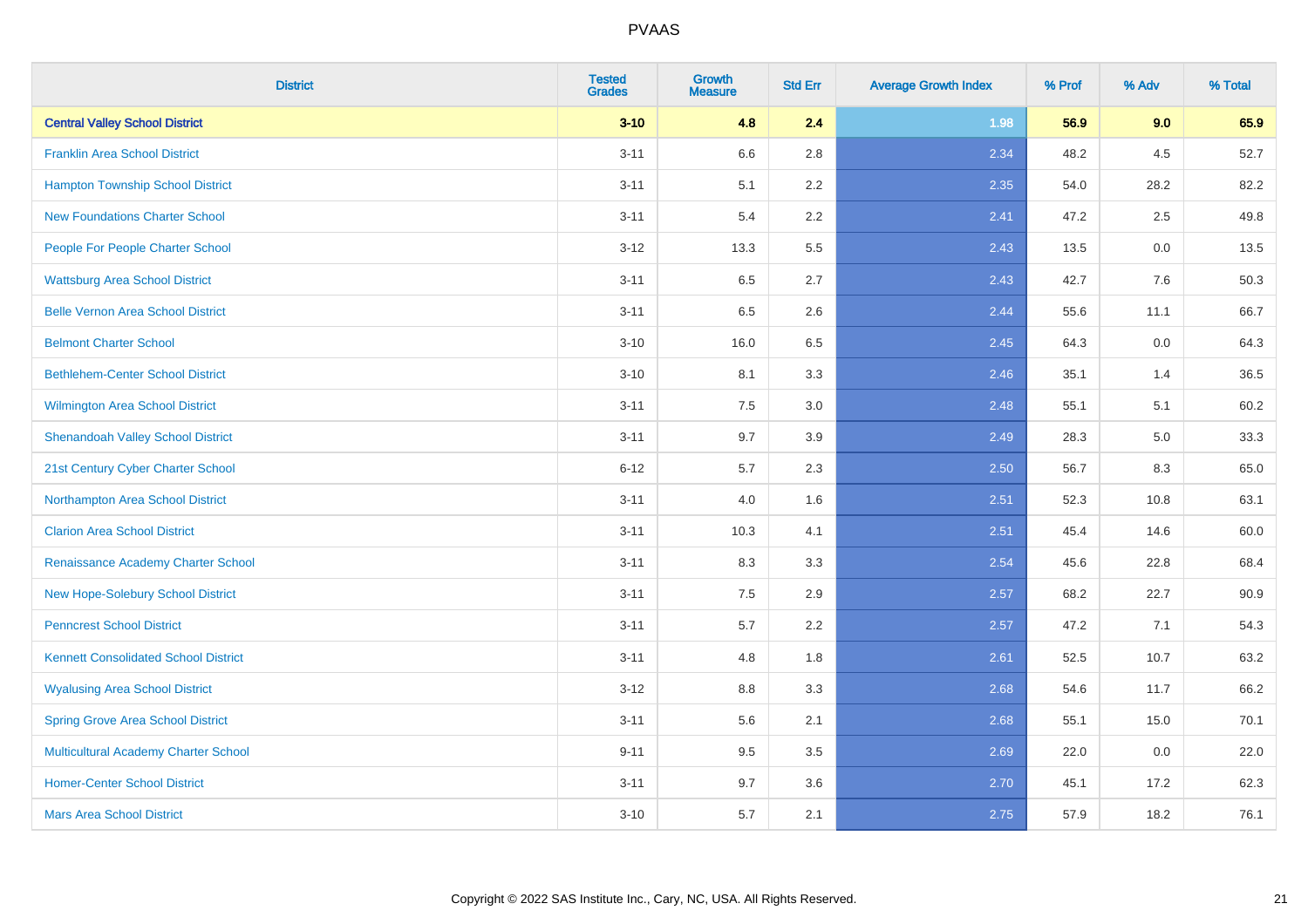| <b>District</b>                                | <b>Tested</b><br><b>Grades</b> | <b>Growth</b><br><b>Measure</b> | <b>Std Err</b> | <b>Average Growth Index</b> | % Prof | % Adv | % Total |
|------------------------------------------------|--------------------------------|---------------------------------|----------------|-----------------------------|--------|-------|---------|
| <b>Central Valley School District</b>          | $3 - 10$                       | 4.8                             | 2.4            | 1.98                        | 56.9   | 9.0   | 65.9    |
| <b>Warwick School District</b>                 | $3 - 11$                       | 5.2                             | 1.9            | 2.76                        | 46.4   | 17.0  | 63.3    |
| <b>Peters Township School District</b>         | $3 - 11$                       | 5.0                             | 1.8            | 2.76                        | 59.8   | 26.1  | 85.9    |
| Lehigh Valley Charter High School For The Arts | $9 - 10$                       | 7.3                             | 2.6            | 2.82                        | 62.3   | 18.2  | 80.5    |
| <b>Jenkintown School District</b>              | $3 - 11$                       | 12.5                            | 4.4            | 2.84                        | 54.6   | 29.6  | 84.1    |
| <b>Hempfield Area School District</b>          | $3 - 12$                       | 4.6                             | 1.6            | 2.86                        | 53.5   | 20.1  | 73.6    |
| Daniel Boone Area School District              | $3 - 12$                       | $5.7\,$                         | 2.0            | 2.88                        | 51.0   | 11.5  | 62.6    |
| <b>Stroudsburg Area School District</b>        | $3 - 11$                       | $5.5\,$                         | 1.9            | 2.88                        | 48.1   | 4.2   | 52.3    |
| <b>Hollidaysburg Area School District</b>      | $3 - 11$                       | 6.0                             | 2.1            | 2.88                        | 57.1   | 12.3  | 69.4    |
| <b>Dover Area School District</b>              | $3 - 12$                       | $6.0\,$                         | 2.1            | 2.94                        | 52.2   | 6.0   | 58.2    |
| Palmyra Area School District                   | $3 - 11$                       | 5.6                             | 1.9            | 2.96                        | 56.4   | 15.6  | 72.0    |
| Montgomery Area School District                | $3 - 11$                       | 10.7                            | 3.6            | 2.96                        | 48.7   | 12.4  | 61.1    |
| <b>Neshaminy School District</b>               | $3 - 11$                       | 4.0                             | 1.3            | 3.02                        | 58.7   | 9.5   | 68.2    |
| Northeastern York School District              | $3 - 11$                       | 5.9                             | 2.0            | 3.03                        | 51.1   | 16.6  | 67.6    |
| Saint Marys Area School District               | $3 - 11$                       | 7.8                             | 2.6            | 3.04                        | 57.0   | 8.2   | 65.2    |
| <b>Northern Cambria School District</b>        | $3 - 11$                       | 10.0                            | 3.3            | 3.04                        | 47.4   | 5.1   | 52.6    |
| <b>Cranberry Area School District</b>          | $3 - 12$                       | 9.2                             | 3.0            | 3.04                        | 47.5   | 10.2  | 57.6    |
| <b>Connellsville Area School District</b>      | $3 - 11$                       | 6.1                             | 2.0            | 3.05                        | 45.4   | 7.8   | 53.2    |
| <b>Ephrata Area School District</b>            | $3 - 11$                       | 5.6                             | 1.8            | 3.12                        | 54.7   | 9.5   | 64.2    |
| <b>Avon Grove Charter School</b>               | $3 - 11$                       | 9.0                             | 2.9            | 3.13                        | 58.8   | 16.7  | 75.5    |
| <b>Bethel Park School District</b>             | $3 - 11$                       | 5.6                             | 1.8            | 3.18                        | 65.3   | 18.6  | 83.9    |
| <b>Jamestown Area School District</b>          | $3 - 11$                       | 13.5                            | 4.2            | 3.19                        | 64.4   | 13.3  | 77.8    |
| <b>Sayre Area School District</b>              | $3 - 11$                       | 11.2                            | 3.5            | 3.20                        | 52.2   | 7.5   | 59.7    |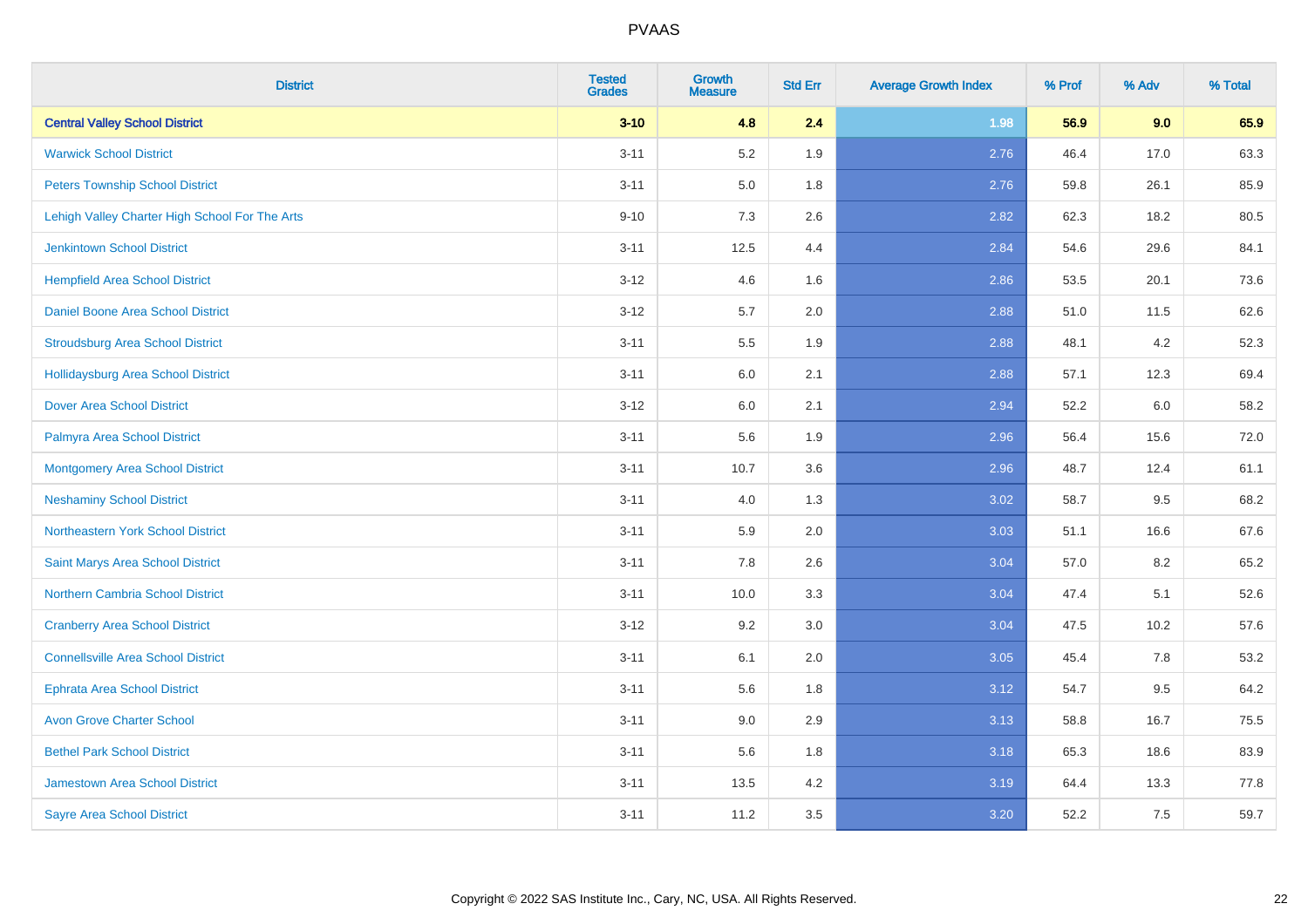| <b>District</b>                                | <b>Tested</b><br><b>Grades</b> | <b>Growth</b><br><b>Measure</b> | <b>Std Err</b> | <b>Average Growth Index</b> | % Prof | % Adv | % Total |
|------------------------------------------------|--------------------------------|---------------------------------|----------------|-----------------------------|--------|-------|---------|
| <b>Central Valley School District</b>          | $3 - 10$                       | 4.8                             | 2.4            | 1.98                        | 56.9   | 9.0   | 65.9    |
| <b>Wayne Highlands School District</b>         | $3 - 11$                       | 7.8                             | 2.4            | 3.23                        | 52.3   | 13.1  | 65.4    |
| <b>Tech Freire Charter School</b>              | $9 - 11$                       | 9.3                             | 2.9            | 3.26                        | 18.0   | 1.1   | 19.1    |
| <b>East Penn School District</b>               | $3 - 11$                       | 4.1                             | 1.3            | 3.27                        | 55.8   | 11.5  | 67.3    |
| Mechanicsburg Area School District             | $3 - 11$                       | 5.9                             | 1.8            | 3.29                        | 57.2   | 13.7  | 70.9    |
| <b>Central Dauphin School District</b>         | $3 - 11$                       | 4.4                             | 1.3            | 3.32                        | 53.3   | 7.4   | 60.7    |
| <b>Mastery Charter School - Hardy Williams</b> | $3 - 11$                       | 11.4                            | 3.4            | 3.33                        | 44.3   | 5.7   | 50.0    |
| Pennsylvania Virtual Charter School            | $3 - 11$                       | 11.8                            | 3.5            | 3.37                        | 56.5   | 11.1  | 67.6    |
| <b>School Lane Charter School</b>              | $3 - 11$                       | 12.4                            | 3.6            | 3.43                        | 59.1   | 9.8   | 68.9    |
| <b>Whitehall-Coplay School District</b>        | $3 - 11$                       | 6.1                             | 1.8            | 3.45                        | 49.3   | 7.4   | 56.6    |
| Ambridge Area School District                  | $3 - 12$                       | 9.1                             | 2.6            | 3.46                        | 50.4   | 10.7  | 61.1    |
| Pen Argyl Area School District                 | $3 - 12$                       | 9.2                             | 2.7            | 3.46                        | 50.0   | 12.6  | 62.6    |
| Selinsgrove Area School District               | $3 - 12$                       | 8.3                             | 2.3            | 3.54                        | 56.8   | 10.0  | 66.8    |
| <b>West Shore School District</b>              | $3-12$                         | 5.0                             | 1.4            | 3.59                        | 54.2   | 9.4   | 63.6    |
| <b>Hamburg Area School District</b>            | $3 - 11$                       | 8.9                             | 2.5            | 3.63                        | 43.5   | 8.2   | 51.7    |
| <b>Eastern York School District</b>            | $3 - 11$                       | 9.6                             | 2.6            | 3.71                        | 56.3   | 12.6  | 68.9    |
| <b>Mckeesport Area School District</b>         | $3 - 12$                       | 9.0                             | 2.4            | 3.72                        | 31.0   | 4.5   | 35.5    |
| <b>Midd-West School District</b>               | $3 - 11$                       | 10.3                            | 2.7            | 3.80                        | 58.0   | 13.4  | 71.4    |
| <b>Octorara Area School District</b>           | $3 - 11$                       | 9.1                             | 2.4            | 3.82                        | 52.1   | 8.5   | 60.6    |
| <b>Eastern Lebanon County School District</b>  | $3 - 11$                       | 8.6                             | 2.2            | 3.84                        | 48.8   | 11.4  | 60.3    |
| <b>Allentown City School District</b>          | $3 - 12$                       | 5.3                             | 1.4            | 3.88                        | 25.3   | 2.7   | 28.0    |
| <b>Freeport Area School District</b>           | $3 - 10$                       | 9.7                             | 2.5            | 3.91                        | 57.5   | 17.8  | 75.3    |
| <b>Lake-Lehman School District</b>             | $3 - 11$                       | 10.8                            | 2.7            | 3.93                        | 55.3   | 7.9   | 63.2    |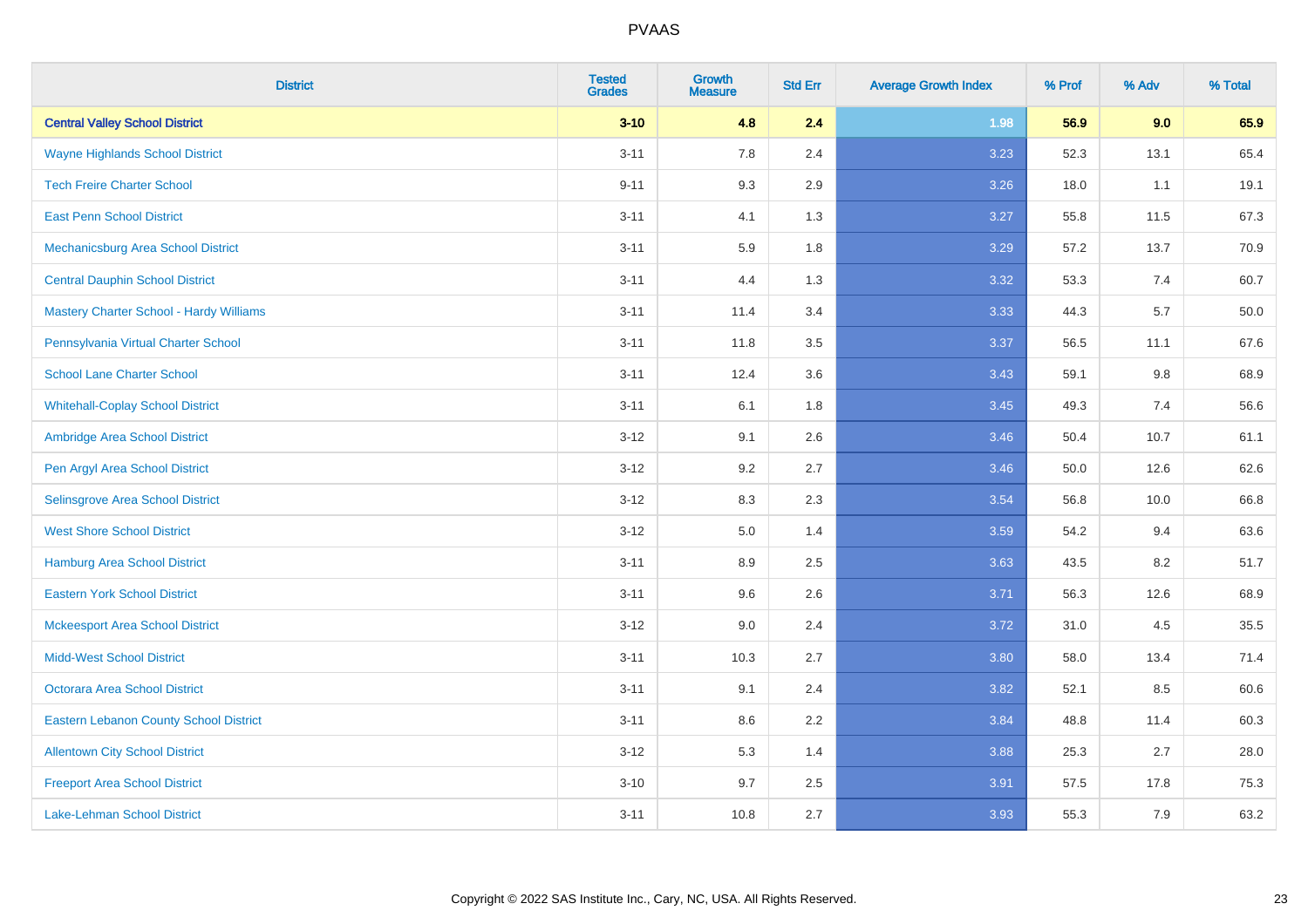| <b>District</b>                                    | <b>Tested</b><br><b>Grades</b> | <b>Growth</b><br><b>Measure</b> | <b>Std Err</b> | <b>Average Growth Index</b> | % Prof | % Adv   | % Total |
|----------------------------------------------------|--------------------------------|---------------------------------|----------------|-----------------------------|--------|---------|---------|
| <b>Central Valley School District</b>              | $3 - 10$                       | 4.8                             | 2.4            | 1.98                        | 56.9   | 9.0     | 65.9    |
| <b>William Penn School District</b>                | $3 - 12$                       | 8.3                             | 2.1            | 3.99                        | 35.6   | $3.0\,$ | 38.7    |
| <b>Greater Nanticoke Area School District</b>      | $3 - 12$                       | 11.2                            | 2.8            | 4.01                        | 38.0   | 12.4    | 50.4    |
| <b>Greenwood School District</b>                   | $3 - 11$                       | 15.9                            | 3.9            | 4.11                        | 50.0   | 25.0    | 75.0    |
| <b>Montoursville Area School District</b>          | $3 - 12$                       | 10.8                            | 2.5            | 4.24                        | 44.6   | 20.1    | 64.8    |
| <b>Moon Area School District</b>                   | $3 - 11$                       | 8.2                             | 1.9            | 4.25                        | 58.7   | 18.5    | 77.2    |
| <b>Centennial School District</b>                  | $3 - 10$                       | 7.1                             | 1.7            | 4.29                        | 50.1   | 8.7     | 58.9    |
| <b>Parkland School District</b>                    | $3 - 11$                       | 5.3                             | 1.2            | 4.30                        | 58.0   | 22.3    | 80.4    |
| <b>Iroquois School District</b>                    | $3 - 11$                       | 13.1                            | 3.0            | 4.35                        | 48.2   | 7.8     | 56.0    |
| <b>Spring-Ford Area School District</b>            | $3 - 11$                       | 6.0                             | 1.3            | 4.46                        | 60.8   | 16.5    | 77.4    |
| Northern Bedford County School District            | $3 - 11$                       | 16.5                            | 3.6            | 4.58                        | 51.7   | 20.0    | 71.7    |
| <b>Littlestown Area School District</b>            | $3 - 11$                       | 11.4                            | 2.5            | 4.62                        | 55.2   | 10.4    | 65.6    |
| Pocono Mountain School District                    | $3 - 12$                       | $6.8\,$                         | 1.5            | 4.62                        | 45.8   | $5.0\,$ | 50.7    |
| <b>Upper Darby School District</b>                 | $3-12$                         | 6.9                             | 1.5            | 4.62                        | 45.0   | 6.7     | 51.7    |
| <b>Conestoga Valley School District</b>            | $3 - 11$                       | 8.7                             | 1.8            | 4.69                        | 60.3   | 13.5    | 73.8    |
| <b>Derry Area School District</b>                  | $3 - 11$                       | 13.2                            | 2.8            | 4.69                        | 60.0   | 12.5    | 72.5    |
| <b>Fort Leboeuf School District</b>                | $3 - 11$                       | 11.7                            | 2.5            | 4.73                        | 48.5   | 21.1    | 69.6    |
| Penns Valley Area School District                  | $3 - 12$                       | 14.0                            | 2.9            | 4.80                        | 41.9   | 23.1    | 65.0    |
| Shippensburg Area School District                  | $3 - 11$                       | 9.3                             | 1.9            | 4.84                        | 53.1   | 10.2    | 63.3    |
| <b>Commonwealth Charter Academy Charter School</b> | $3 - 10$                       | 9.1                             | 1.9            | 4.90                        | 47.2   | 9.1     | 56.3    |
| <b>York Suburban School District</b>               | $3 - 11$                       | 10.1                            | 2.1            | 4.91                        | 53.5   | 27.8    | 81.3    |
| <b>West Perry School District</b>                  | $3 - 11$                       | 12.5                            | 2.5            | 4.99                        | 56.6   | 8.4     | 65.0    |
| <b>Cornwall-Lebanon School District</b>            | $3 - 11$                       | 8.3                             | 1.6            | 5.08                        | 47.2   | 8.4     | 55.6    |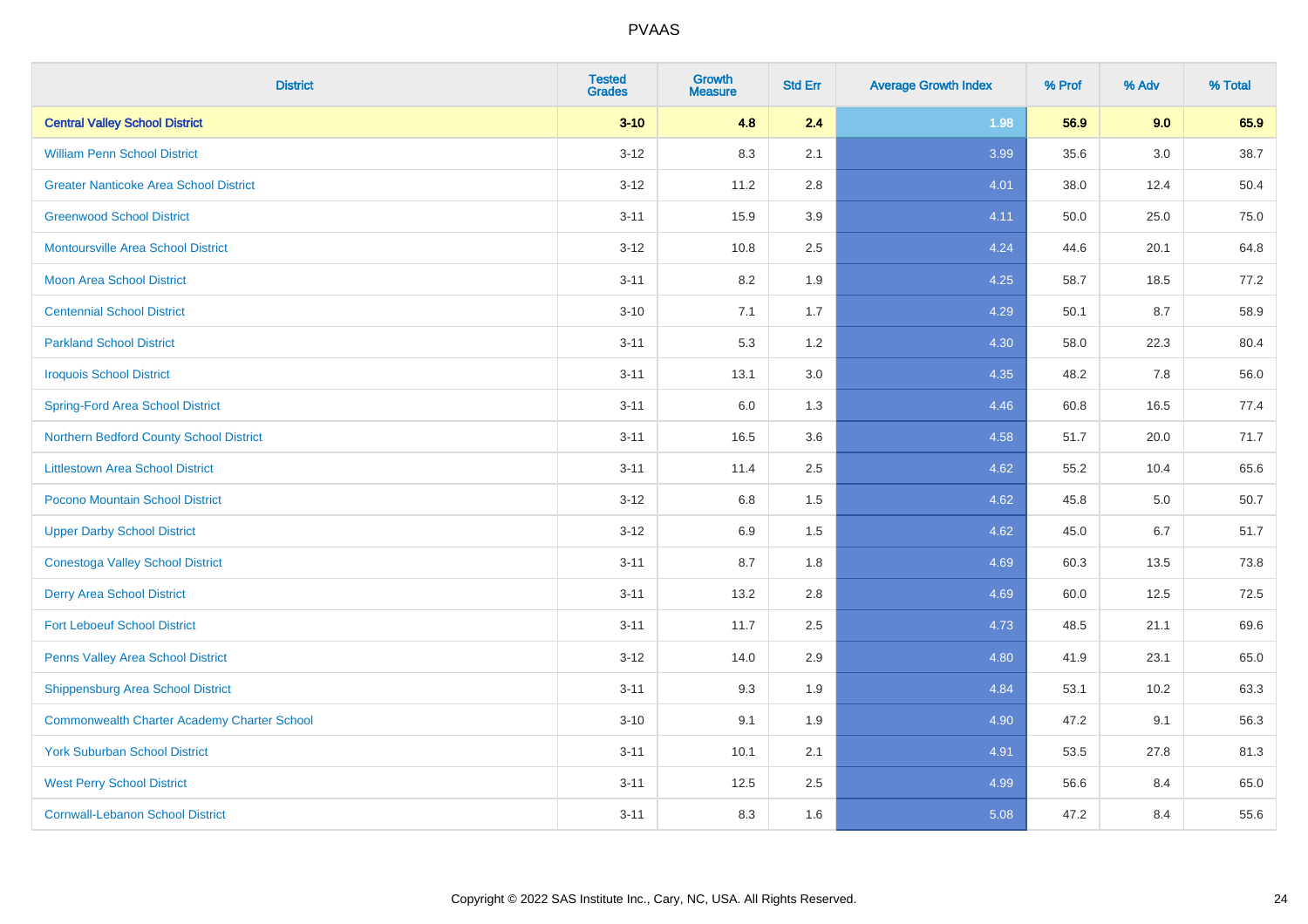| <b>District</b>                               | <b>Tested</b><br><b>Grades</b> | <b>Growth</b><br><b>Measure</b> | <b>Std Err</b> | <b>Average Growth Index</b> | % Prof | % Adv | % Total |
|-----------------------------------------------|--------------------------------|---------------------------------|----------------|-----------------------------|--------|-------|---------|
| <b>Central Valley School District</b>         | $3 - 10$                       | 4.8                             | 2.4            | 1.98                        | 56.9   | 9.0   | 65.9    |
| <b>City CHS</b>                               | $10 - 11$                      | 13.6                            | 2.7            | 5.12                        | 45.8   | 3.0   | 48.8    |
| <b>Cocalico School District</b>               | $3 - 11$                       | 10.6                            | 2.0            | 5.18                        | 50.8   | 14.1  | 64.8    |
| <b>Haverford Township School District</b>     | $3 - 11$                       | $8.0\,$                         | 1.5            | 5.27                        | 53.0   | 25.5  | 78.6    |
| Fox Chapel Area School District               | $3 - 11$                       | 9.8                             | 1.8            | 5.36                        | 56.6   | 28.6  | 85.2    |
| <b>Mifflin County School District</b>         | $3 - 11$                       | 9.1                             | 1.7            | 5.49                        | 47.1   | 6.7   | 53.8    |
| <b>Unionville-Chadds Ford School District</b> | $3 - 11$                       | 17.1                            | 3.1            | 5.51                        | 68.1   | 13.2  | 81.3    |
| <b>Fleetwood Area School District</b>         | $3 - 10$                       | 12.2                            | 2.2            | 5.68                        | 53.5   | 11.6  | 65.2    |
| <b>Mountain View School District</b>          | $3 - 11$                       | 20.9                            | 3.5            | 5.91                        | 57.8   | 20.3  | 78.1    |
| <b>Wilson School District</b>                 | $3 - 12$                       | 8.8                             | 1.5            | 5.96                        | 52.6   | 14.6  | 67.2    |
| <b>Saucon Valley School District</b>          | $3 - 11$                       | 14.7                            | 2.5            | 5.98                        | 48.7   | 20.2  | 69.0    |
| <b>Ridley School District</b>                 | $3 - 12$                       | 10.0                            | 1.6            | 6.10                        | 45.6   | 8.2   | 53.8    |
| <b>Avon Grove School District</b>             | $3 - 10$                       | 10.0                            | 1.6            | 6.26                        | 56.3   | 18.6  | 74.9    |
| <b>Abington Heights School District</b>       | $3 - 11$                       | 13.5                            | 2.2            | 6.27                        | 58.3   | 16.2  | 74.5    |
| <b>Pine-Richland School District</b>          | $3 - 11$                       | 11.5                            | 1.8            | 6.31                        | 60.6   | 24.4  | 85.0    |
| <b>Deer Lakes School District</b>             | $3 - 11$                       | 17.0                            | 2.7            | 6.32                        | 61.5   | 16.4  | 77.9    |
| <b>Derry Township School District</b>         | $3 - 10$                       | 12.8                            | 2.0            | 6.39                        | 54.8   | 25.8  | 80.6    |
| <b>Garnet Valley School District</b>          | $3 - 10$                       | 10.9                            | 1.7            | 6.53                        | 67.1   | 19.0  | 86.1    |
| <b>Hazleton Area School District</b>          | $3 - 11$                       | 9.6                             | 1.4            | 6.77                        | 45.0   | 7.8   | 52.9    |
| <b>Wissahickon School District</b>            | $3 - 10$                       | 12.5                            | 1.8            | 6.85                        | 58.3   | 22.4  | 80.7    |
| <b>Southern York County School District</b>   | $3 - 11$                       | 14.2                            | 2.1            | 6.91                        | 55.1   | 18.1  | 73.1    |
| <b>Delaware Valley School District</b>        | $3 - 11$                       | 12.6                            | 1.8            | 6.93                        | 55.2   | 16.2  | 71.4    |
| <b>Central York School District</b>           | $3 - 12$                       | 12.3                            | 1.7            | 7.20                        | 55.5   | 11.5  | 67.0    |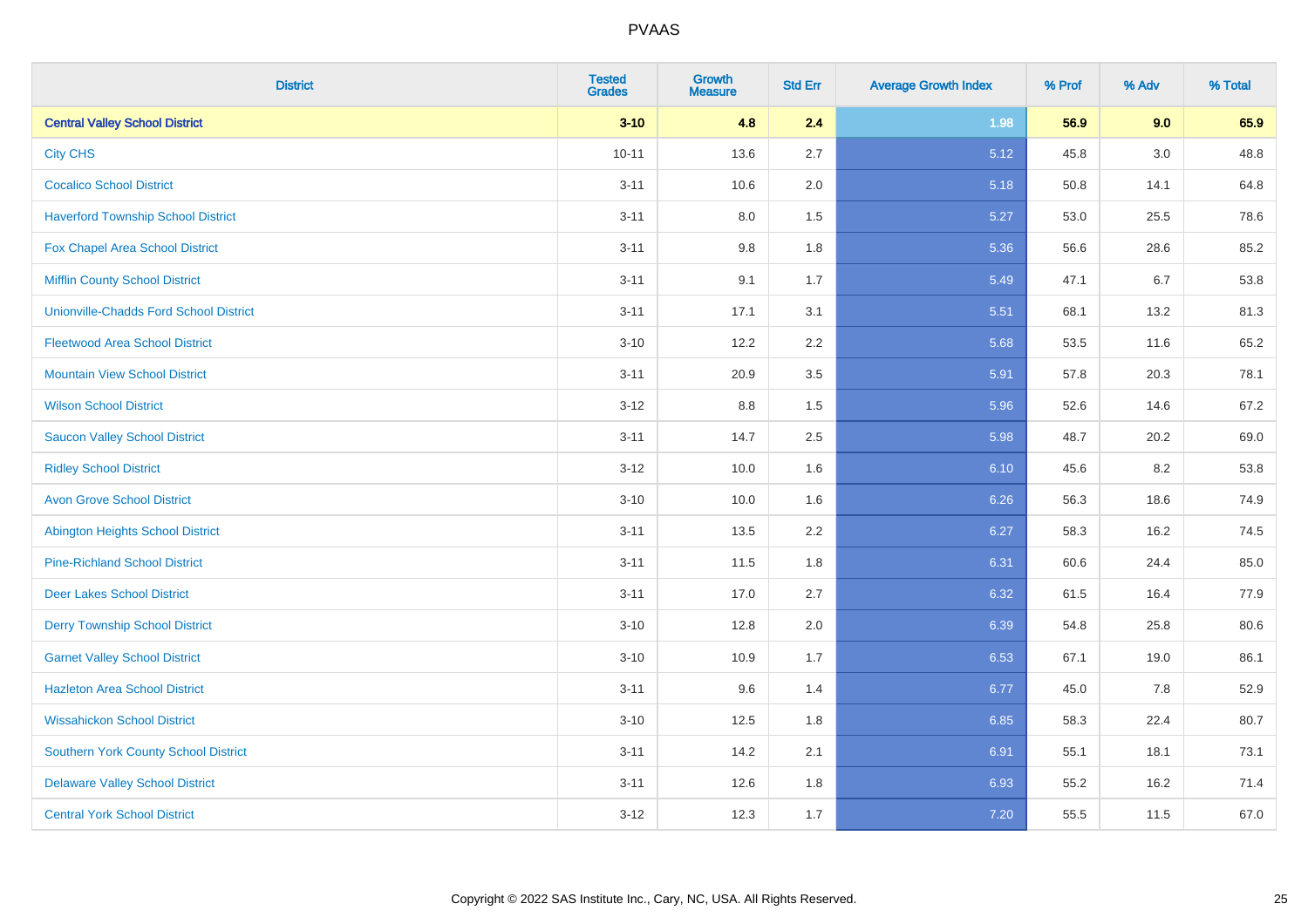| <b>District</b>                          | <b>Tested</b><br><b>Grades</b> | <b>Growth</b><br><b>Measure</b> | <b>Std Err</b> | <b>Average Growth Index</b> | % Prof | % Adv | % Total |
|------------------------------------------|--------------------------------|---------------------------------|----------------|-----------------------------|--------|-------|---------|
| <b>Central Valley School District</b>    | $3 - 10$                       | 4.8                             | 2.4            | 1.98                        | 56.9   | 9.0   | 65.9    |
| <b>Reading School District</b>           | $3 - 11$                       | 10.1                            | 1.4            | 7.25                        | 24.7   | 2.4   | 27.2    |
| <b>Valley View School District</b>       | $3 - 11$                       | 18.1                            | 2.4            | 7.42                        | 53.7   | 14.7  | 68.4    |
| Pennsylvania Cyber Charter School        | $3 - 11$                       | 11.6                            | 1.5            | 7.54                        | 46.3   | 5.0   | 51.3    |
| <b>Upper Merion Area School District</b> | $3 - 11$                       | 15.3                            | 2.0            | 7.62                        | 59.3   | 19.3  | 78.6    |
| <b>Council Rock School District</b>      | $3 - 11$                       | 8.9                             | 1.2            | 7.65                        | 62.8   | 16.6  | 79.4    |
| <b>Tyrone Area School District</b>       | $3-12$                         | 19.7                            | 2.5            | 7.87                        | 60.4   | 16.7  | 77.1    |
| <b>Penn-Trafford School District</b>     | $3 - 11$                       | 13.4                            | 1.7            | 7.87                        | 62.3   | 21.9  | 84.2    |
| <b>Pennsbury School District</b>         | $3 - 11$                       | 11.7                            | 1.5            | 7.90                        | 60.1   | 21.3  | 81.3    |
| <b>Great Valley School District</b>      | $3 - 11$                       | 15.0                            | 1.9            | 7.98                        | 50.0   | 35.0  | 85.0    |
| Northern York County School District     | $3 - 11$                       | 15.6                            | 2.0            | 7.98                        | 57.4   | 11.5  | 68.8    |
| <b>Springfield School District</b>       | $3 - 11$                       | 13.8                            | 1.7            | 7.99                        | 60.9   | 21.5  | 82.4    |
| <b>Bethlehem Area School District</b>    | $3 - 11$                       | 9.3                             | 1.1            | 8.15                        | 44.7   | 12.0  | 56.7    |
| <b>Colonial School District</b>          | $3 - 11$                       | 14.0                            | 1.7            | 8.21                        | 60.2   | 19.6  | 79.8    |
| <b>Souderton Area School District</b>    | $3 - 11$                       | 12.4                            | 1.5            | 8.28                        | 61.7   | 15.2  | 76.9    |
| <b>North Penn School District</b>        | $3 - 11$                       | 9.1                             | 1.1            | 8.36                        | 55.8   | 17.0  | 72.8    |
| <b>Upper Dublin School District</b>      | $3-12$                         | 15.4                            | 1.8            | 8.53                        | 60.8   | 24.8  | 85.6    |
| <b>Dallastown Area School District</b>   | $3 - 11$                       | 13.5                            | 1.5            | 8.84                        | 56.0   | 17.9  | 73.8    |
| <b>Norwin School District</b>            | $3 - 11$                       | 18.0                            | 1.7            | 10.37                       | 58.5   | 27.0  | 85.4    |
| <b>West Chester Area School District</b> | $3 - 11$                       | 12.6                            | 1.2            | 10.38                       | 66.8   | 20.2  | 87.0    |
| <b>Upper Saint Clair School District</b> | $3 - 11$                       | 18.5                            | 1.7            | 10.65                       | 61.8   | 30.1  | 91.9    |
| Downingtown Area School District         | $3 - 11$                       | 12.1                            | 1.1            | 10.67                       | 60.0   | 23.5  | 83.6    |
| <b>Upper Perkiomen School District</b>   | $3 - 11$                       | 22.1                            | 2.1            | 10.74                       | 57.7   | 13.2  | 70.9    |